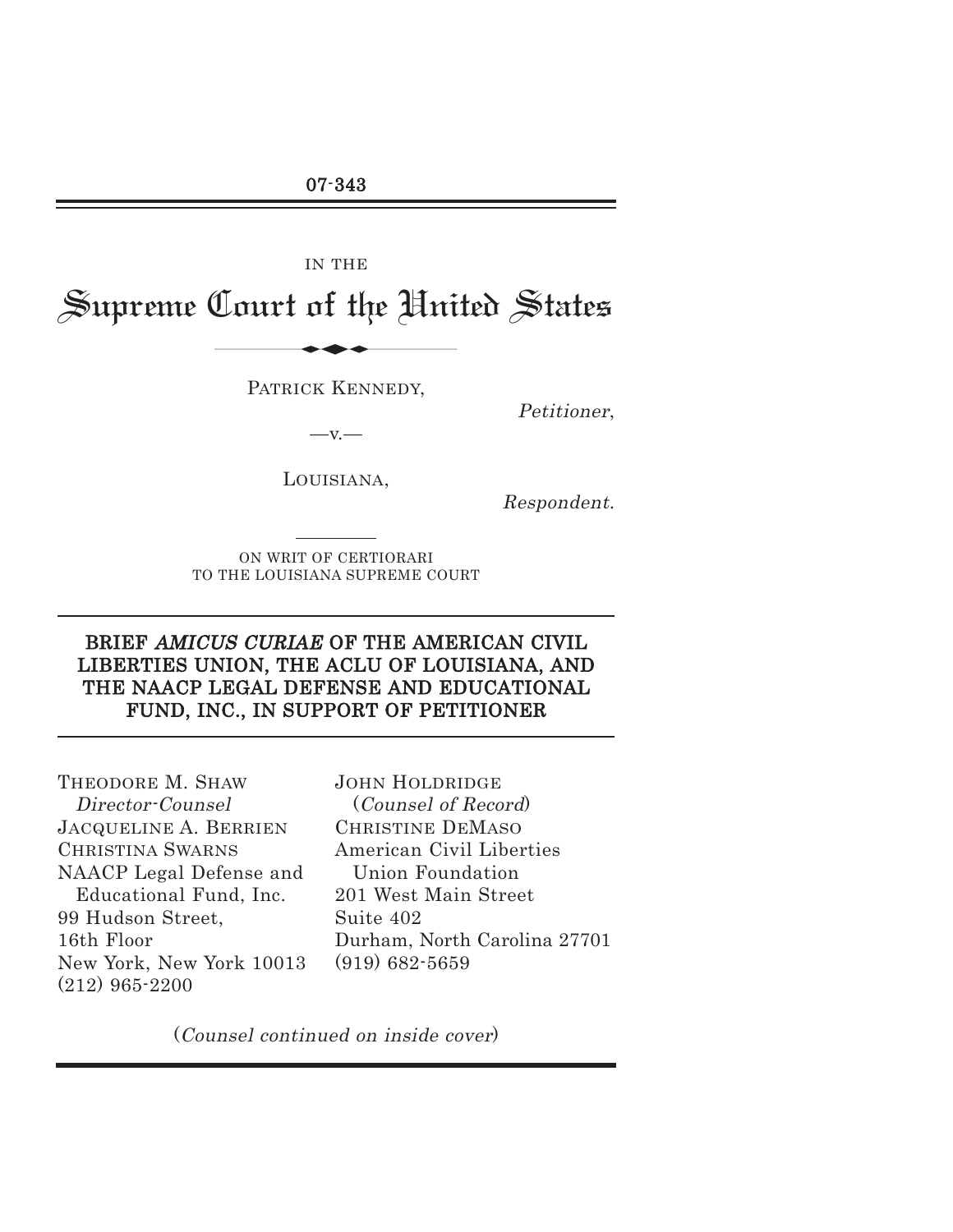KATIE M. SCHWARTZMANN ACLU Foundation of Louisiana P.O. Box 56157 New Orleans, Louisiana 70156 (504) 522-0617

STEVEN R. SHAPIRO DENNIS D. PARKER American Civil Liberties Union Foundation 125 Broad Street New York, New York 10004 (212) 549-2500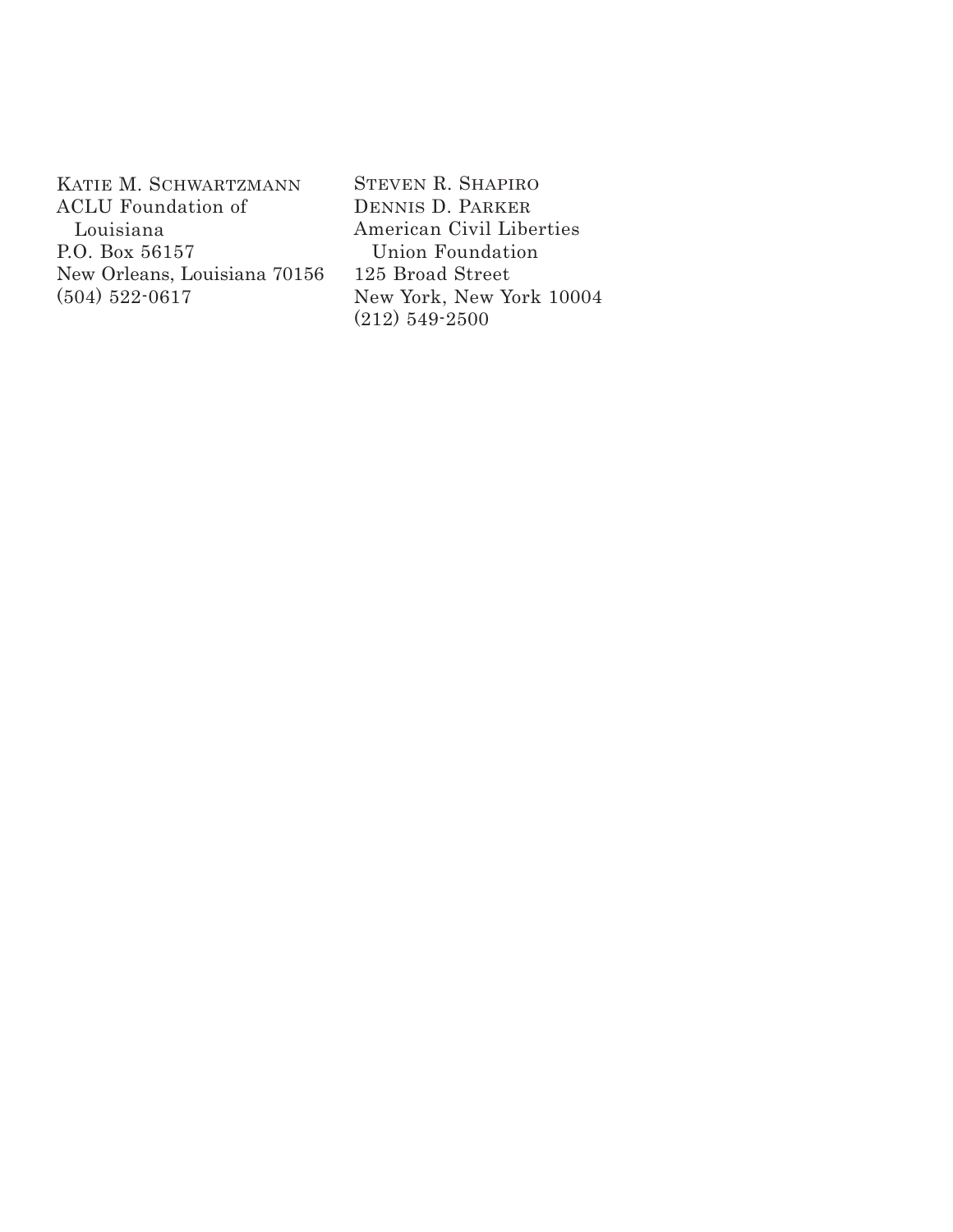# **TABLE OF CONTENTS**

i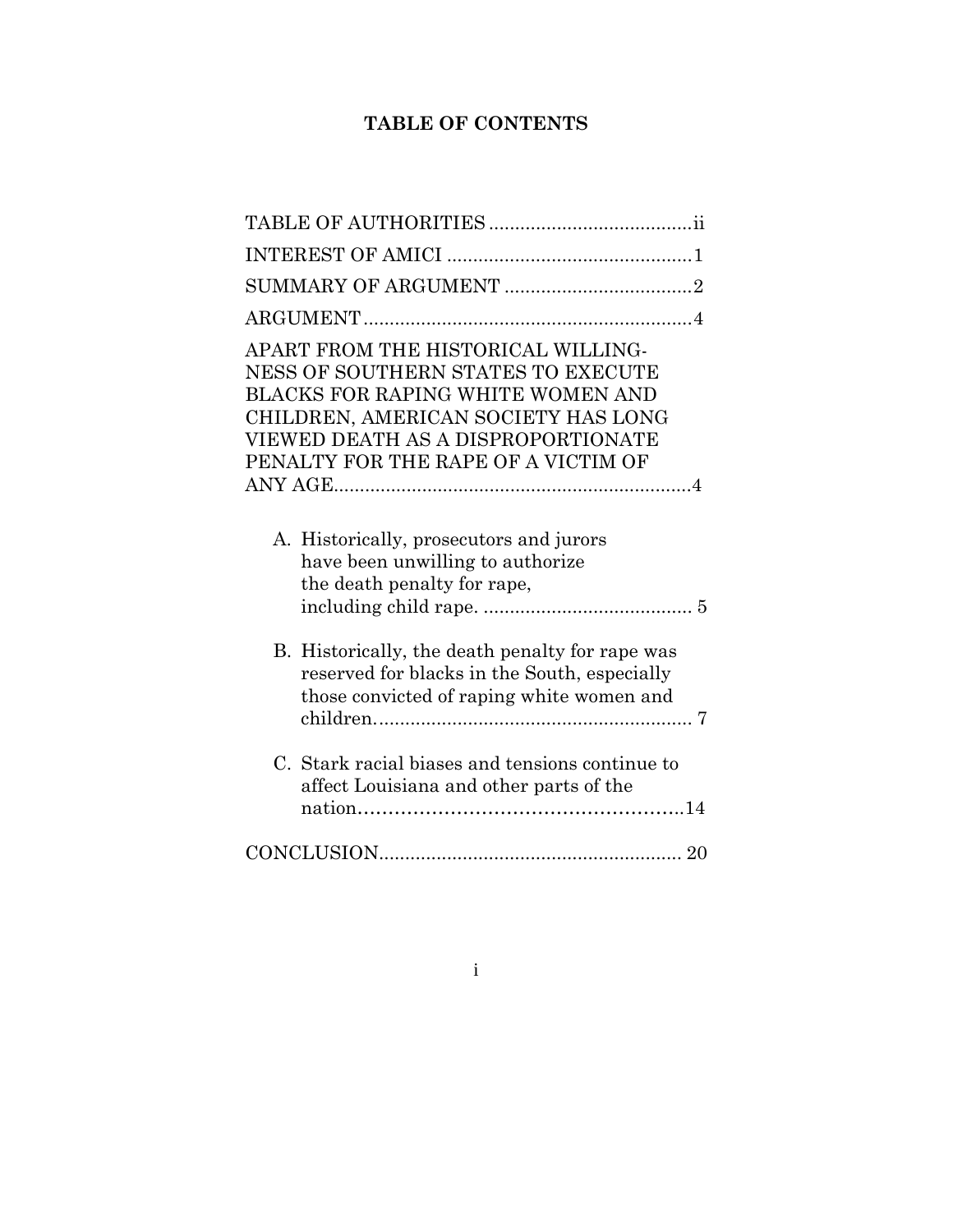# **TABLE OF AUTHORITIES**

## **Cases**

| Adarand Constructors Inc., v. Peña,                                                           |
|-----------------------------------------------------------------------------------------------|
| Alexander v. Louisiana, 405 U.S. 625 (1972) 2                                                 |
| Atkins v. Virginia, 536 U.S. 304 (2002)  4                                                    |
|                                                                                               |
| Buford v. State, 403 So.2d 943 (Fla. 1981)  6                                                 |
| Kimbrough v. U.S., 128 S.Ct. 558 (2007) 18                                                    |
| Coker v. Georgia, 433 U.S. 584 (1977)  2, 4, 5, 6                                             |
| Dorsey v. State, 108 Ga. 477. 34 S.E. 135 (1899) 9                                            |
| Furman v. Georgia, 408 U.S. 238 (1972)  2                                                     |
| Ham v. South Carolina, 409 U.S. 524 (1973)  2                                                 |
| In re Ellender, 889 So.2d 225, 227 (La. 2004) 18                                              |
| Johnson v. California, 545 U.S. 162 (2005) 2                                                  |
| Leatherwood v. State, 548 So.2d 389 (Miss. 1989) 6                                            |
|                                                                                               |
| Miller-El v. Cockrell, 537 U.S. 322 (2003)  2                                                 |
| Miller-El v. Dretke, 545 U.S. 231 (2005)  2, 17                                               |
| Parents Involved in Community Schools v. Seattle<br>School District No. 1, $\_\_$ U.S. $\_\_$ |
| Penry v. Lynaugh, 492 U.S. 302 (1989) 4                                                       |
| Roper v. Simmons, 543 U.S. 551 (2005) 2, 4                                                    |

ii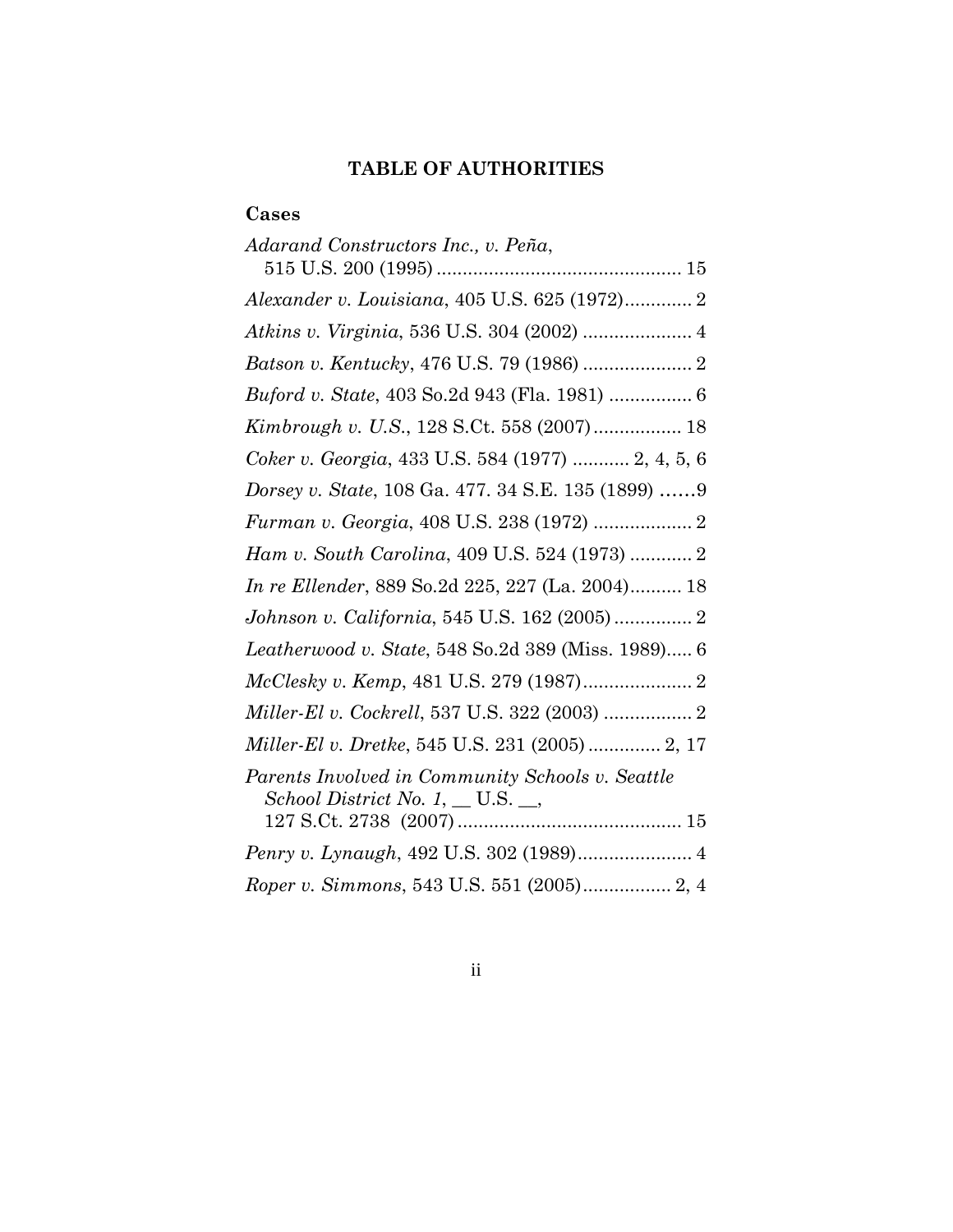| Thompson v. Oklahoma, 487 U.S. 815 (1988) 4    |  |
|------------------------------------------------|--|
|                                                |  |
| Upshaw v. State, 350 So.2d 1358 (Miss. 1977) 6 |  |
| Washington v. State, 138 Ga. 370,              |  |
|                                                |  |

## **Statutes**

# **Other Authorities**

| Katharine K. Baker, Once a Rapist? Motivational<br>Evidence and Relevancy in Rape Law,<br>110 Harv. L. Rev. 563 (1997)  13, 16 |
|--------------------------------------------------------------------------------------------------------------------------------|
| Stuart Banner, THE DEATH PENALTY: AN AMERICAN                                                                                  |
| Ralph Blumenthal, New Investigation in Texas E-<br><i>mail Case</i> , N.Y Times, January 9, 2008 18                            |
| Ralph Blumenthal, <i>Prosecutor</i> , <i>Under Fire</i> ,<br><i>Steps Down in Houston, N.Y. Times,</i>                         |
| William J. Bowers, LEGAL HOMICIDE: DEATH AS<br>PUNISHMENT IN AMERICA 1864-1982 (1984) 8                                        |
| Susan Brownmiller, AGAINST OUR WILL: MEN,                                                                                      |

iii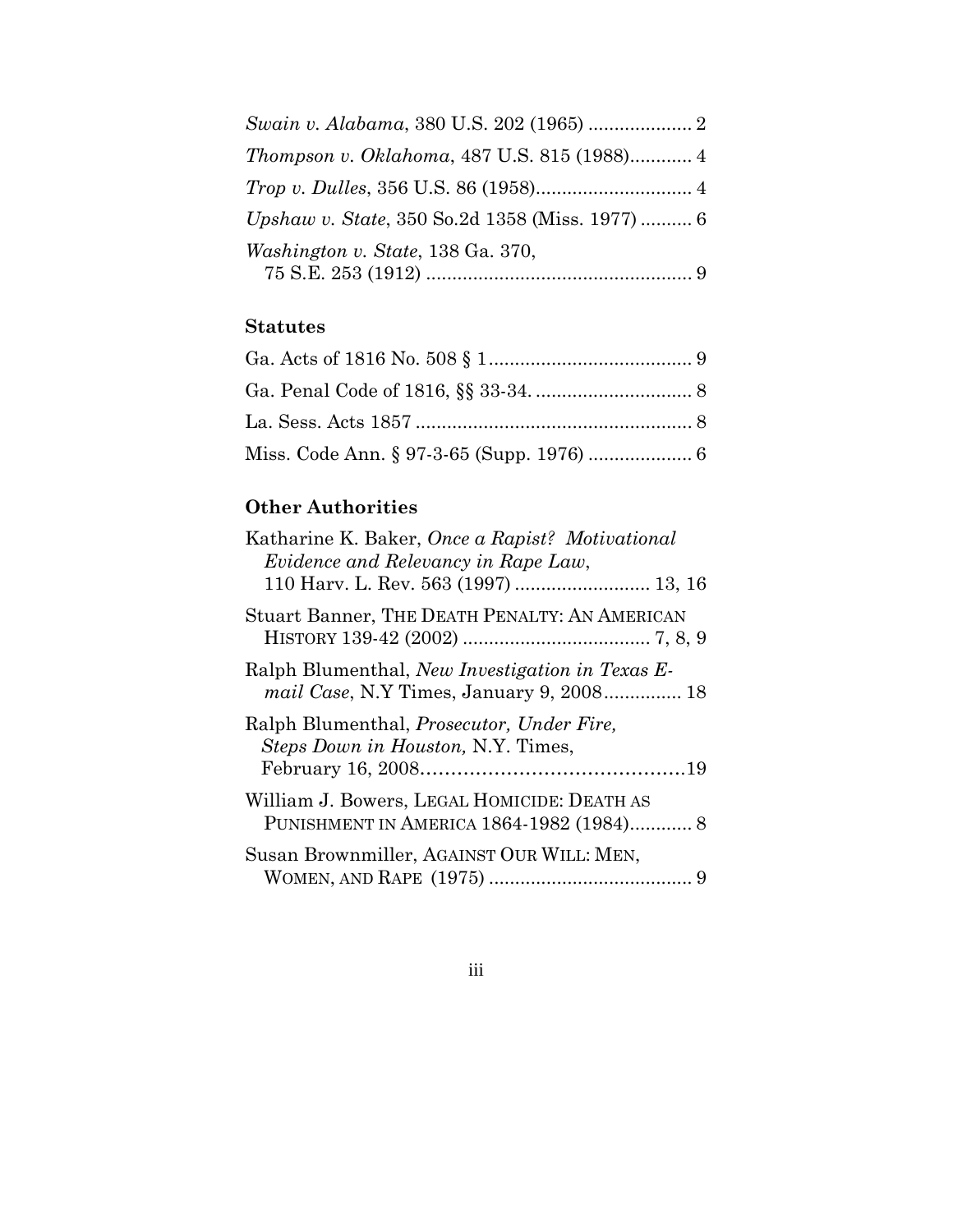| Leslie Casimir, et al., Black Leaders Urge Rosenthal<br>to Step Down, Houston Chronicle, Jan. 12, 2008. 19                                      |
|-------------------------------------------------------------------------------------------------------------------------------------------------|
| Deborah Denno, Getting to Death: Are Executions<br>Constitutional?, 82 Iowa L. Rev. 319 (January                                                |
|                                                                                                                                                 |
| Burk Foster, Struck by Lightning: Louisiana's<br>Electrocutions for Rape in the Forties and Fifties,<br>available at http://www.burkfoster.com/ |
| John Hope Franklin & Alfred A. Moss., Jr., FROM                                                                                                 |
| Brandon L. Garrett, Judging Innocence, 108 Colum.<br>L. Rev. 55 (2008)                                                                          |
| Robert J. Hunter, et al., The Death Sentencing of<br>Rapists in Pre-Furman Texas (1942-1971):<br>The Racial Dimension, 20 Am. J. Crim. L. 313   |
| Bud Kennedy, Ghosts From Yesterday's Gaffes<br>Spookier in Writing, Fort Worth Star-Telegram,                                                   |
| Lamar, COMPILATION OF THE LAWS OF GEORGIA, 571                                                                                                  |
| James W. Marquart, et al., THE ROPE, THE CHAIR,                                                                                                 |

## iv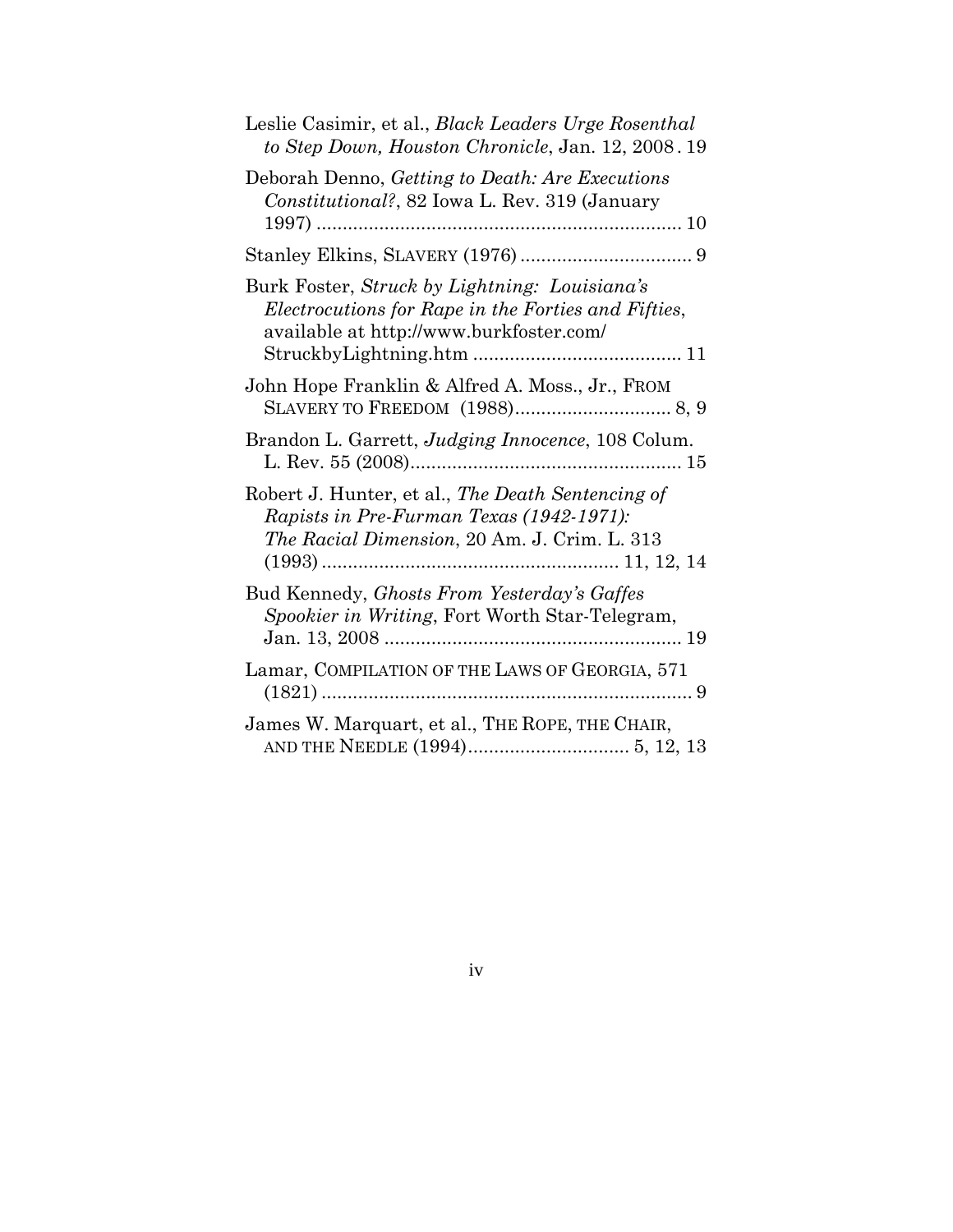| Jeffrey J. Pokorak, Rape as a Badge of Slavery: The<br>Legal History of, and Remedies for, Prosecutorial<br>Race-of-Victim Charging Disparities, 7 Nev. L.J. 1 |
|----------------------------------------------------------------------------------------------------------------------------------------------------------------|
| Bill Quigley & Maha Zaki, The Significance of<br>Race: Legislative Racial Discrimination in<br>Louisiana, 1803-1865, 24 S.U. L. Rev. 145 (1997). 8             |
| Michael L. Radelet, <i>Executions of White for Crimes</i><br>Against Blacks: Exceptions to the Rule?, 30 Soc. Q.                                               |
| Hilary Russ, McCowen Jurors Face Bias Complaints,                                                                                                              |
| Judith Kelleher Schafer, SLAVERY, THE CIVIL WAR,<br>AND THE SUPREME COURT OF LOUISIANA (1994) 9                                                                |
| Devona Walker, Oklahomans to Protest Sentences,<br>The Daily Oklahoman, Sept. 20, 2007 19                                                                      |
| U.S. Department of Health & Human Services,                                                                                                                    |
| U.S. Dep't of Justice, Bureau of Prisons, National<br>Prisoner Statistics, Bulletin No. 45, Capital                                                            |
| U.S. Sentencing Commission, Report to Congress:<br>Cocaine and Federal Sentencing Policy (May 2002),<br>available at http://www.ussc.gov/r_congress/           |
| Marvin E. Wolfgang & Marc Riedel, Race, Judicial<br>Discretion, and the Death Penalty, 407 Annals of<br>the Am. Acad. of Pol. and Soc. Sci. (1973)passim       |

v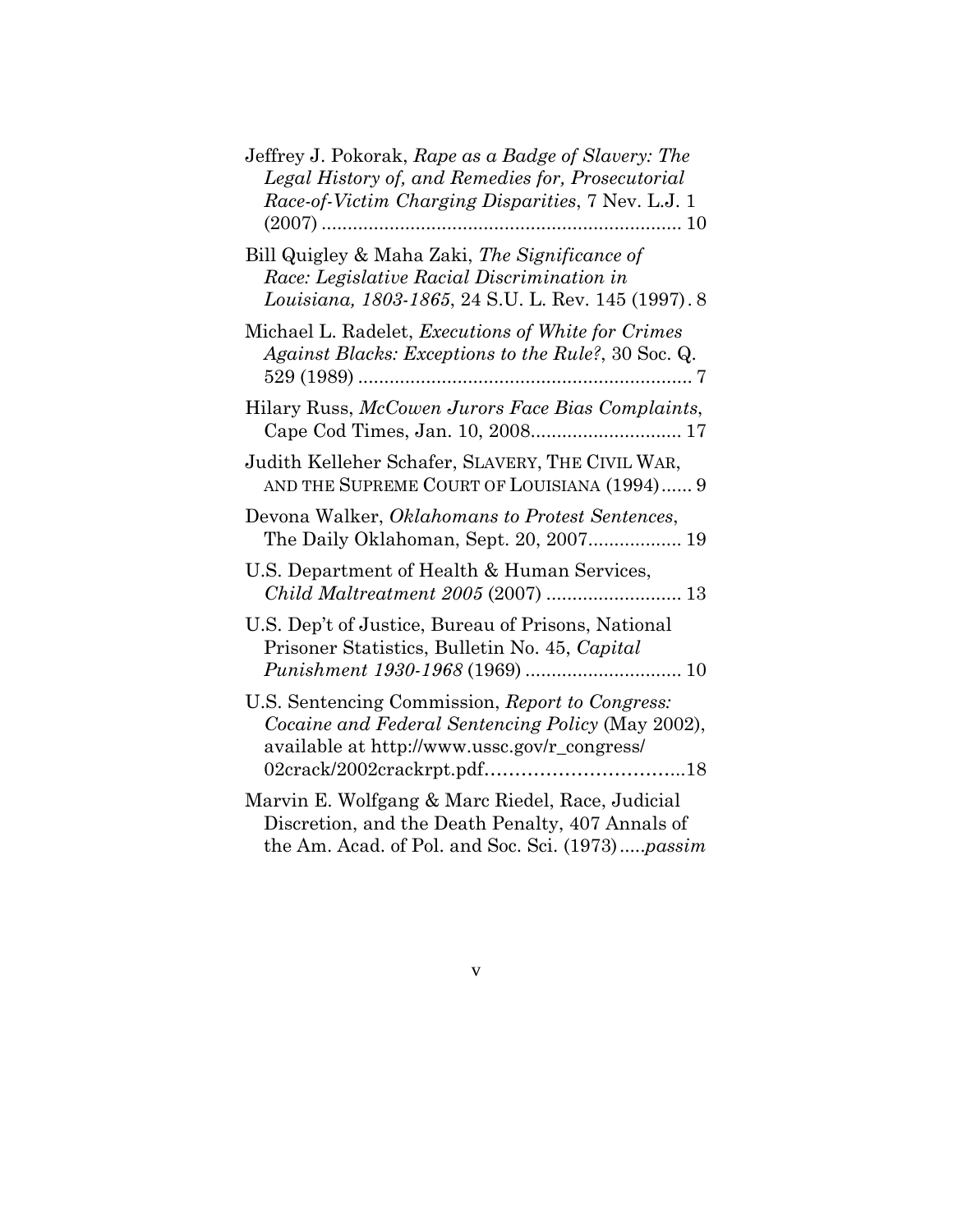### **INTEREST OF** *AMICI***<sup>1</sup>**

 The American Civil Liberties Union (ACLU) is a nationwide, nonprofit, nonpartisan organization with more than 500,000 members dedicated to the principles of liberty and equality embodied in the Constitution and the nation's civil rights laws. The ACLU of Louisiana is one of its statewide affiliates. *Amici* respectfully submit this brief to assist the Court in resolving serious questions regarding the constitutionality of the use of the death penalty as a punishment for child rape. Given its longstanding interest in the protections contained in the Constitution, including the Eighth Amendment's prohibition against cruel and unusual punishment, the proper resolution of those questions is a matter of substantial importance to the ACLU and its members.

 The NAACP Legal Defense and Educational Fund, Inc. (LDF), is a non-profit corporation formed to assist African-Americans in securing their rights by the prosecution of lawsuits. Its purposes include rendering legal aid without cost to African-Americans suffering injustice by reason of race who are unable, on account of poverty, to employ legal counsel on their own. For many years, its attorneys have represented parties and it has participated as

 $\overline{a}$ 

<sup>1</sup> Pursuant to Rule 37.3, letters of consent from the parties have been submitted to the Clerk of the Court. Pursuant to Rule 37.6, counsel for *amici* states that no counsel for a party authored this brief in whole or in part, and no counsel or party made a monetary contribution intended to fund the preparation or submission of this brief. No person other than *amici curiae,*  their members or their counsel made a monetary contribution to its preparation or submission.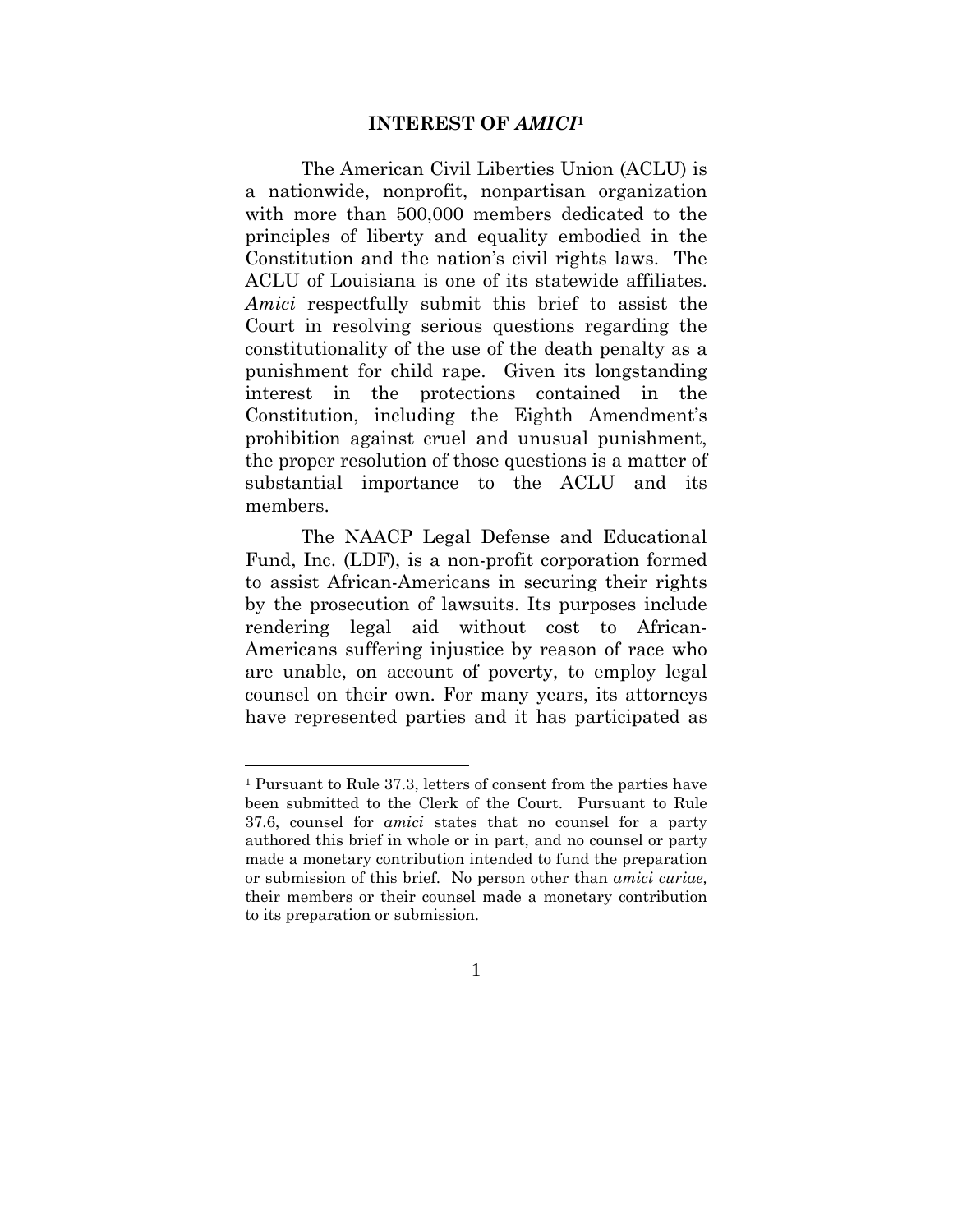*amicus curiae* in this Court, in the lower federal courts, and in state courts.

 The LDF has a long-standing concern with the influence of racial discrimination on the criminal justice system in general, and on the death penalty in particular. Accordingly, LDF represented the defendants in, *inter alia, Furman v. Georgia*, 408 U.S. 238 (1972), *Coker v. Georgia,* 433 U.S. 584 (1977), *McClesky v. Kemp*, 481 U.S. 279 (1987), *Swain v. Alabama*, 380 U.S. 202 (1965), *Alexander v. Louisiana*, 405 U.S. 625 (1972), and *Ham v. South Carolina*, 409 U.S. 524 (1973), and appeared as *amicus curiae* in *Batson v. Kentucky*, 476 U.S. 79 (1986), *Miller-El v. Cockrell*, 537 U.S. 322 (2003), *Miller-El v. Dretke*, 545 U.S. 231 (2005), *Johnson v. California*, 545 U.S. 162 (2005), and *Roper v. Simmons*, 543 U.S. 551 (2005).

#### **SUMMARY OF ARGUMENT**

 In this brief, *amici* explore the historical record of the use of the death penalty for rape. This record establishes a longstanding societal consensus that the death penalty is a disproportionate penalty for the rape of victims of all ages. The sole exception has been the historical willingness of southern states to execute blacks for rape, especially those convicted of raping white women and children.

 Historically, the use of the death penalty for rape, far more than any other crime, has been driven by obvious racial discrimination. Apparently, no white man has ever been executed in the U.S. for the non-homicide rape of a black woman or child. Capital punishment for rape has its roots in the antebellum South, where even the attempted rape of a white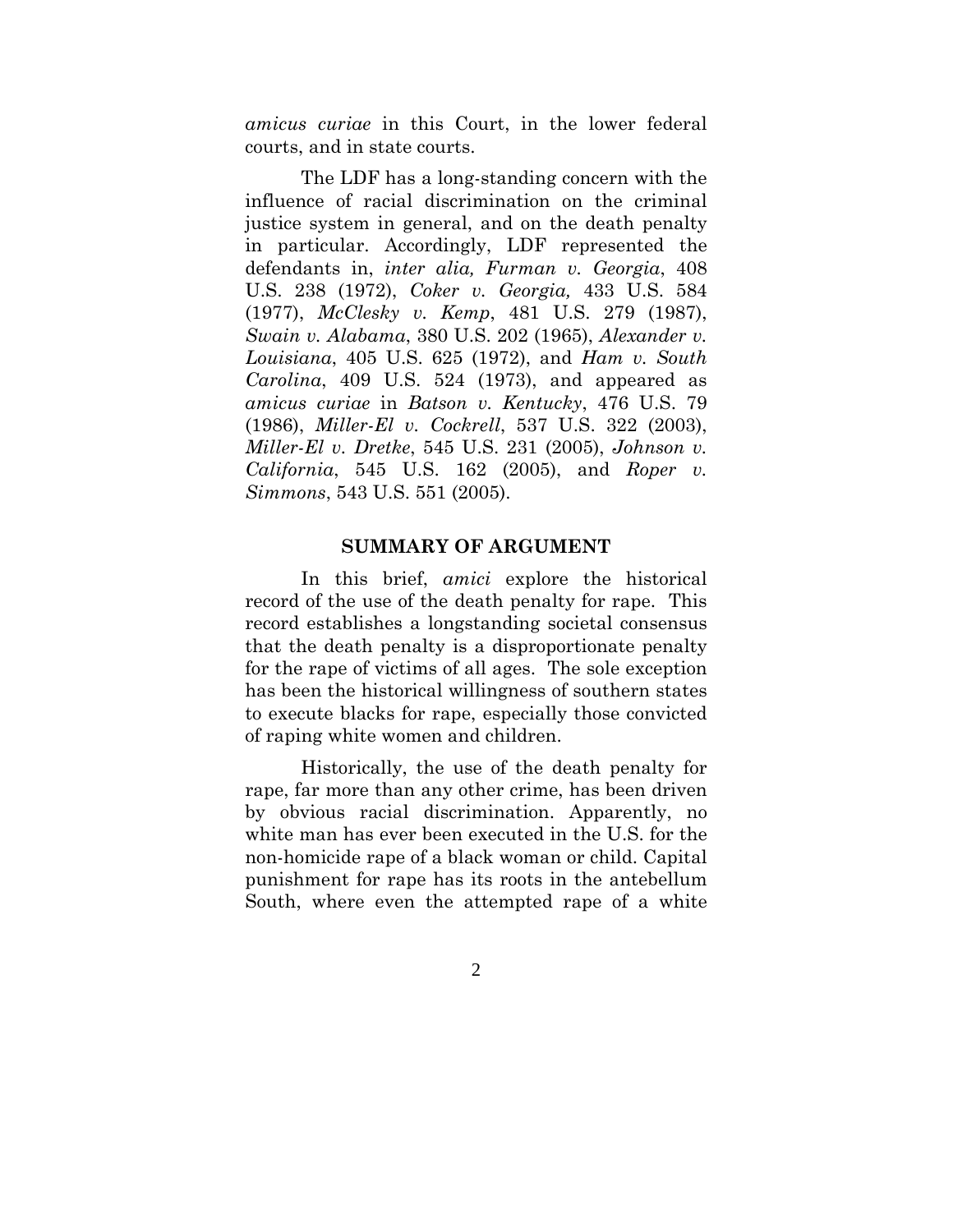female by a slave mandated a death sentence, but where a slave woman could not be raped by her master, and where her rape by another white man was merely a trespass against her master. The end of the Civil War saw an extraordinary rise in the frequency of lynching, and the most common justification was that white women needed protection from black rapists and attempted rapists.

 The scourge of racial bias continued unabated through much of the 20th century, when black men convicted of rape in the South received death sentences in grossly disproportionate numbers, especially when they were convicted of raping a white woman or child. Between 1930 and 1972, 455 people were executed for rape in the United States; 405, or 89.1 percent, were black, and 443 were executed in former Confederate states. During this period, Louisiana, Mississippi, Oklahoma, Virginia, West Virginia, and the District of Columbia did not execute a single white man for rape, but together these jurisdictions executed 66 blacks. Arkansas, Delaware, Florida, Kentucky, and Missouri each executed one white man for rape during this period, but together they executed 71 blacks.

 This blot on the historical record, particularly in light of the stark racial biases and tensions that continue to affect Louisiana and other parts of the nation, is yet another compelling reason for this Court to refuse to countenance the use of the death penalty for rapists, including child rapists.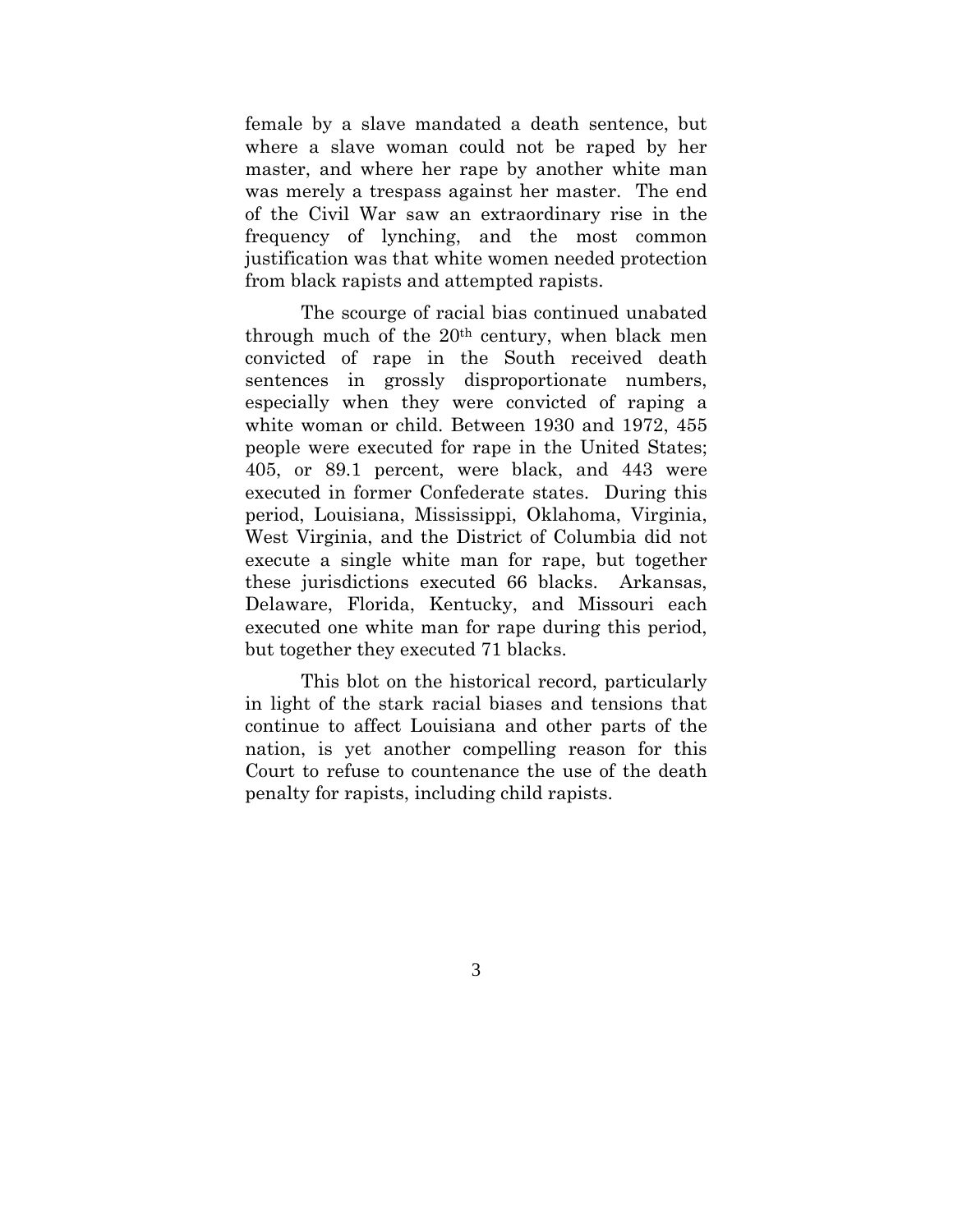#### **ARGUMENT**

**APART FROM THE HISTORICAL WILLINGNESS OF SOUTHERN STATES TO EXECUTE BLACKS FOR RAPING WHITE WOMEN AND CHILDREN, AMERICAN SOCIETY HAS LONG VIEWED DEATH AS A DISPROPORTIONATE PENALTY FOR THE RAPE OF A VICTIM OF ANY AGE.** 

 Under the Eighth Amendment, death is an excessive penalty for a crime when its imposition is contrary to ""civilized" or ""evolving" "standards of decency.'" *Roper v. Simmons*, 543 U.S. at 561 (2005) (quoting *Thompson v. Oklahoma*, 487 U.S. 815, 830 (1988) (plurality opinion)); *Penry v. Lynaugh*, 492 U.S. 302, 331, 335 (1989) (citing *Coker v. Georgia*, 433 U.S. at 593-97, and *Trop v. Dulles*, 356 U.S. 86, 101 (1958) (plurality opinion)). This Court has consistently held that "[t]he clearest and most reliable objective evidence of contemporary values is the legislation enacted by the country's legislatures." *Penry*, 492 U.S. at 331. This Court has also made it clear that, in addition to legislative enactments, courts should look to the "[]frequency of [the death penalty's] use even where it remains on the books," and the direction of any change on the issue. *Roper*, 543 U.S. at 567; *Atkins v. Virginia*, 536 U.S. 304, 313-16 (2002). Finally, this Court has held that it must exercise its "own judgment" whether the death penalty is a disproportionate punishment for juveniles. *Coker*, 433 U.S. at 597; *Roper*, 543 U.S. at 563.

 In his brief, petitioner Patrick Kennedy persuasively demonstrates that contemporary data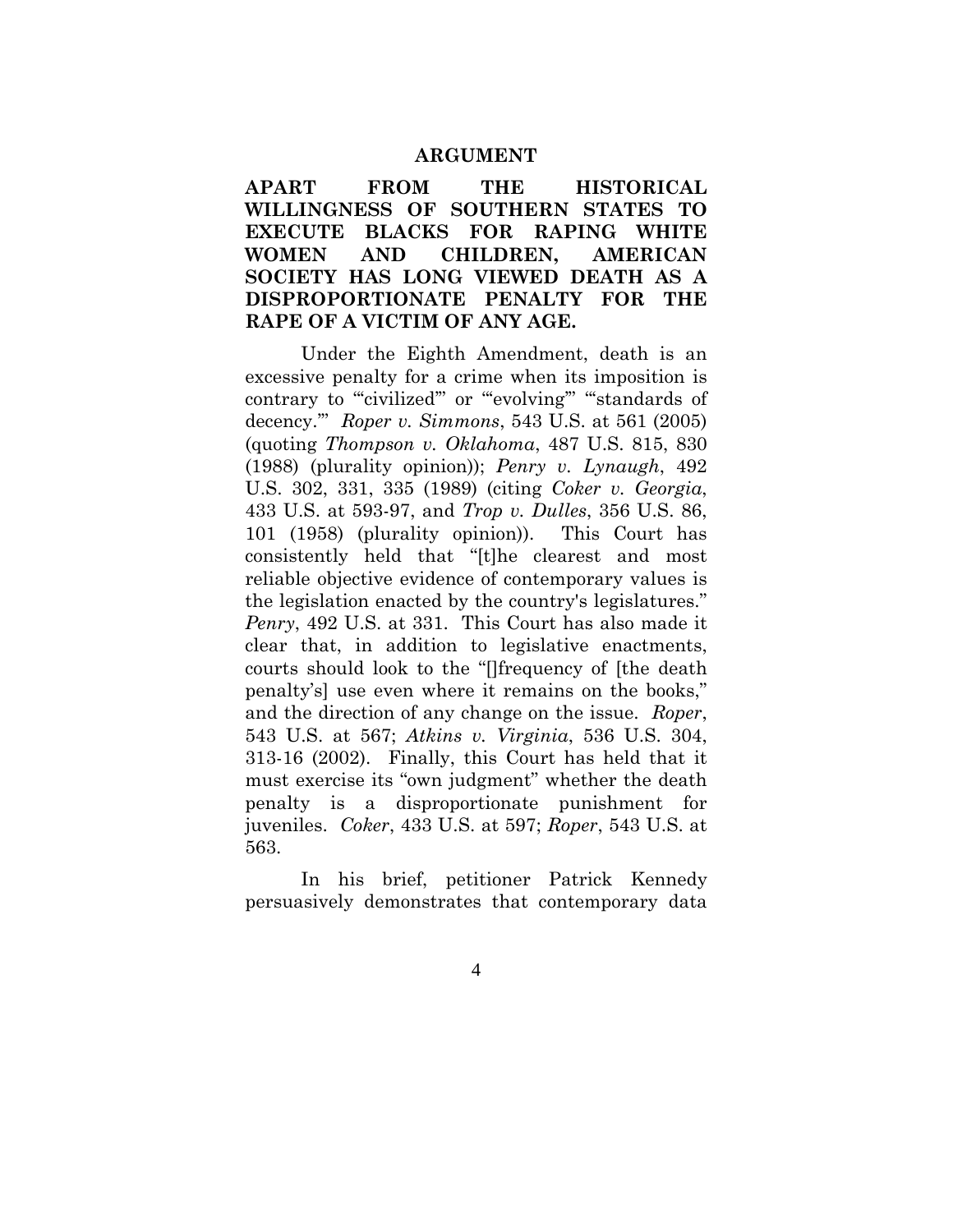regarding both the number of states that authorize the death penalty for child rape and the infrequency of its imposition reveal an overwhelming national consensus that the death penalty is a disproportionate punishment for this crime. Here, *amici* examine the historical record of the use of the death penalty for rape, which shows a longstanding societal consensus that the death penalty is a disproportionate penalty for the rape of victims of all ages—except when a black defendant raped a white woman or child in the South.

### **A. Historically, prosecutors and jurors have been unwilling to authorize the death penalty for rape, including child rape.**

 The historical record demonstrates that prosecutors and juries have been singularly unwilling to impose death on rapists, including child rapists.

 In its 1977 decision in *Coker*, this Court reviewed the available evidence concerning the willingness of prosecutors to seek and juries to return death sentences in rape cases. 433 U.S. at 596-97. This Court found that "in the vast majority of cases, at least 9 out of 10, juries have not imposed the death sentence," and concluded that this factor weighed heavily in favor of finding capital punishment a disproportionate penalty for rape. *Id.* Other analyses have confirmed this finding. *See, e.g.*, James W. Marquart, et al., THE ROPE, THE CHAIR, AND THE NEEDLE 64 (1994) ("Between 1923 and 1971, prison records reveal, 2,308 persons were convicted of rape in the state of Texas. Among those offenders, only 5 percent (118) received the death penalty; the rest served a prison sentence."); Marvin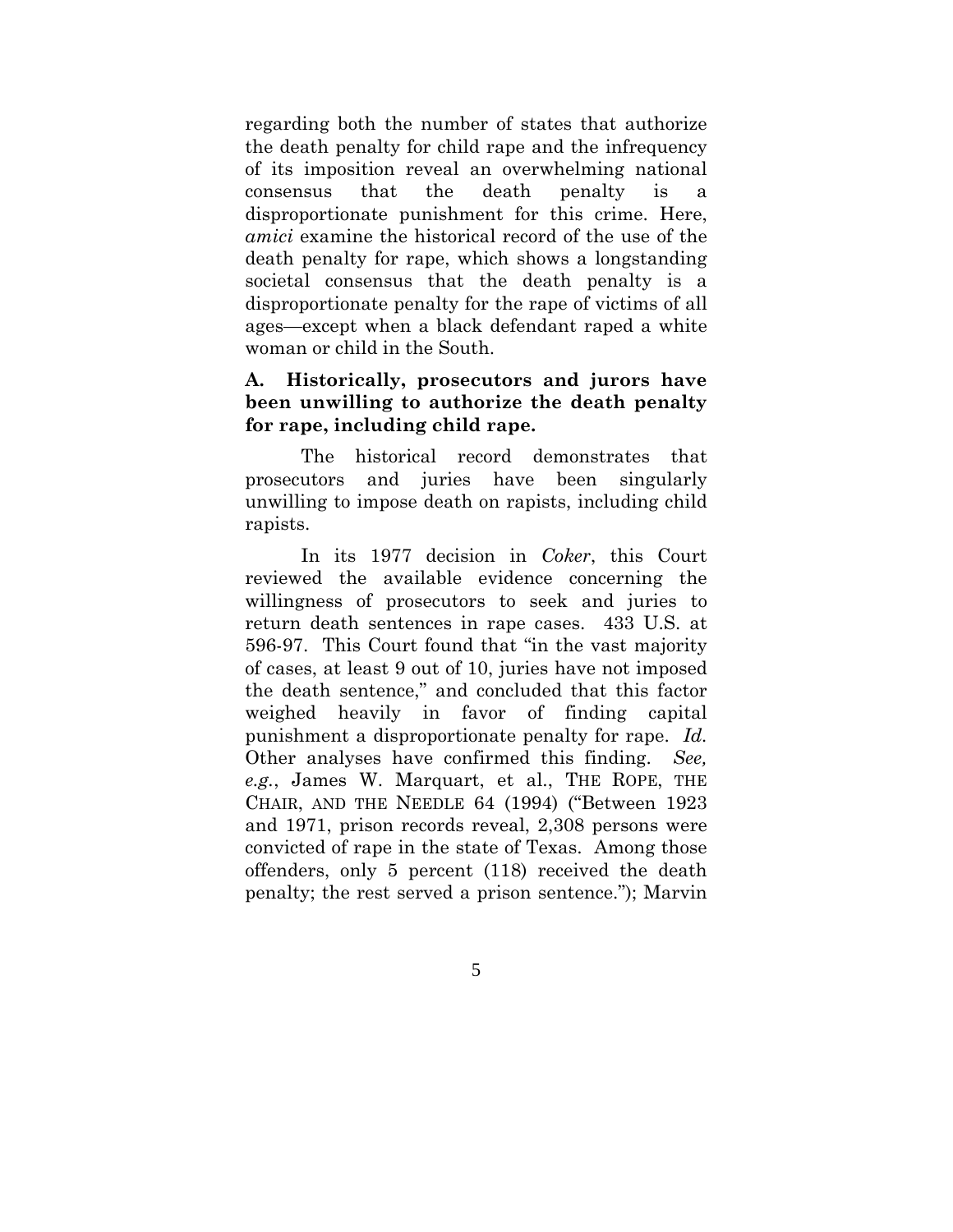E. Wolfgang & Marc Riedel, *Race, Judicial Discretion, and the Death Penalty*, 407 Annals of the Am. Acad. of Pol. and Soc. Sci. 119, 129 (1973) (among the 1,265 persons convicted of rape in Alabama, Arkansas, Florida, Georgia, Louisiana, South Carolina, and Tennessee between 1945 and 1965, less than 9.5 percent received a death sentence).

 Evidence from Mississippi after 1972 also suggests that jurors and prosecutors view death as a disproportionate penalty for child rape. At the time *Coker* was decided, Mississippi had a statute authorizing capital punishment for the rape of a child.2 *See Coker*, 433 U.S. at 595 (citing Miss. Code Ann. § 97-3-65 (Supp. 1976)). In 1989, the Mississippi Supreme Court ruled that a defendant convicted under this statute could be sentenced to death only if, in addition to committing rape, he or she killed, attempted to kill, intended to kill, or contemplated using lethal force. *Leatherwood v. State*, 548 So.2d 389, 402-03 (Miss. 1989). In the intervening thirteen years when child rape by itself was punishable by death, Mississippi juries returned only two death sentences. *See id*.; *Upshaw v. State*, 350 So.2d 1358 (Miss. 1977).

 In short, both the contemporary and the historical evidence demonstrate that prosecutors and juries have been, and remain, singularly unwilling to authorize the execution of rapists, including child rapists.

 $\overline{a}$ 

<sup>2</sup> Mississippi was one of only two states that authorized the death penalty for child rape. The other was Florida, and four years after *Coker* the Florida Supreme Court declared its state law unconstitutional. *Buford v. State*, 403 So.2d 943 (Fla. 1981).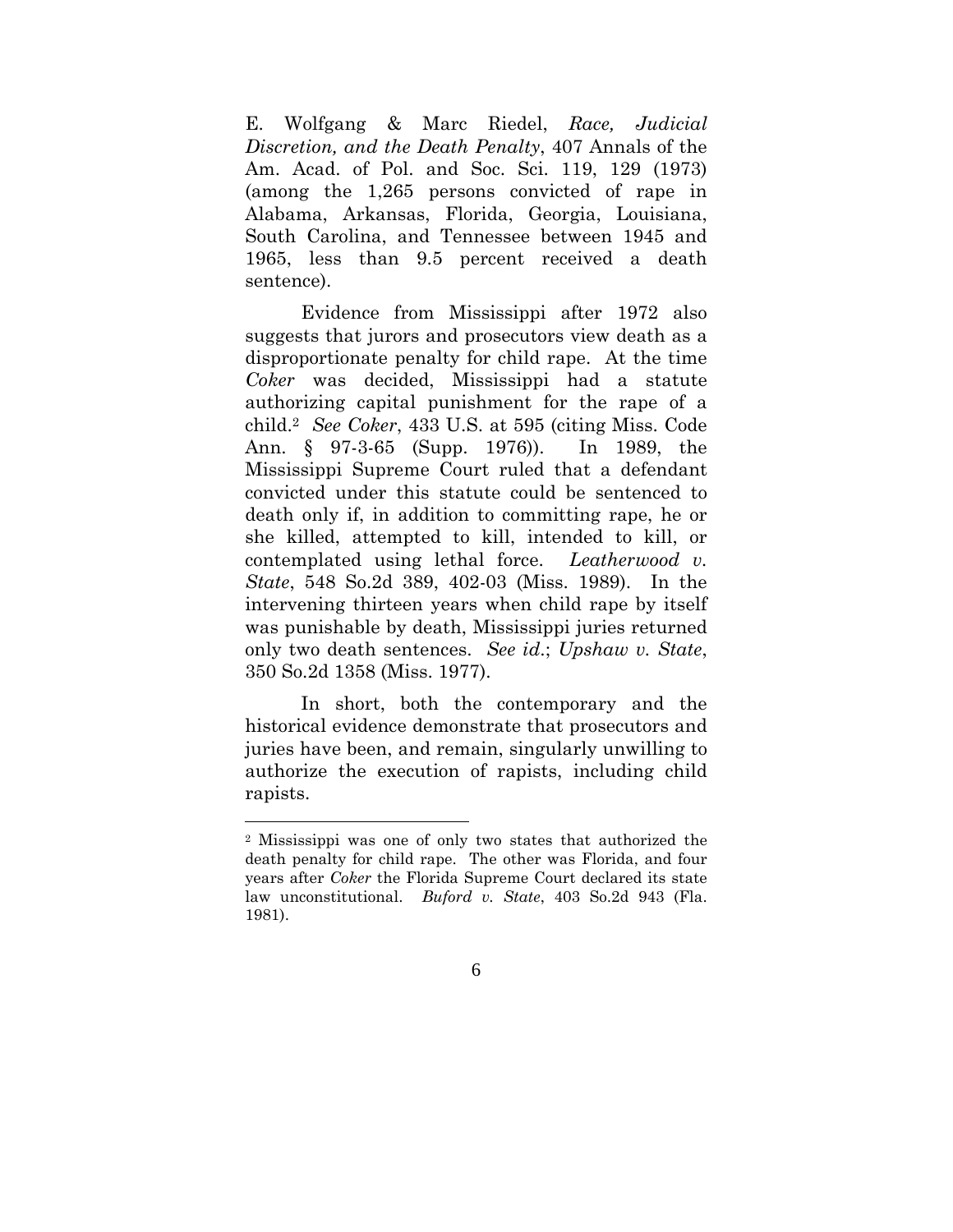**B. Historically, the death penalty for rape was reserved for blacks in the South, especially those convicted of raping white women and children.** 

 There is, however, one profoundly unsettling exception to this otherwise nearly universal refusal by prosecutors and juries to authorize death as a punishment for rape: the historical willingness of prosecutors and juries in the South to impose the death penalty on black men convicted of rape, especially those convicted of raping white women and children.

 Historically, the use of death as a penalty for rape, far more than any other crime, has been driven by obvious racial discrimination. Apparently, no white man has ever been executed in the U.S. for the non-homicide rape of a black woman or child. *See* Michael L. Radelet, *Executions of White for Crimes Against Blacks: Exceptions to the Rule?*, 30 Soc. Q. 529, 537-41 (1989) (describing all white-on-black cases that have resulted in an execution); *see also* Wolfgang & Riedel, *supra*, at 125 (reporting on a study by the Florida ACLU of sentences imposed in Florida for rape between 1940 and 1964, which found that "none of the eight white offenders who raped black females received the death penalty").

 As petitioner noted in his petition for a writ of certiorari, "executing people for rape has its roots in the Southern antebellum practice of hanging slaves believed to have committed this crime." Petition for a Writ of Certiorari at 21, *Kennedy v. Louisiana*, No. 07-343 (U.S. Sept. 2007) (citing Stuart Banner, THE DEATH PENALTY: AN AMERICAN HISTORY 139-42 (2002)). The "rape of a white woman ... [was a]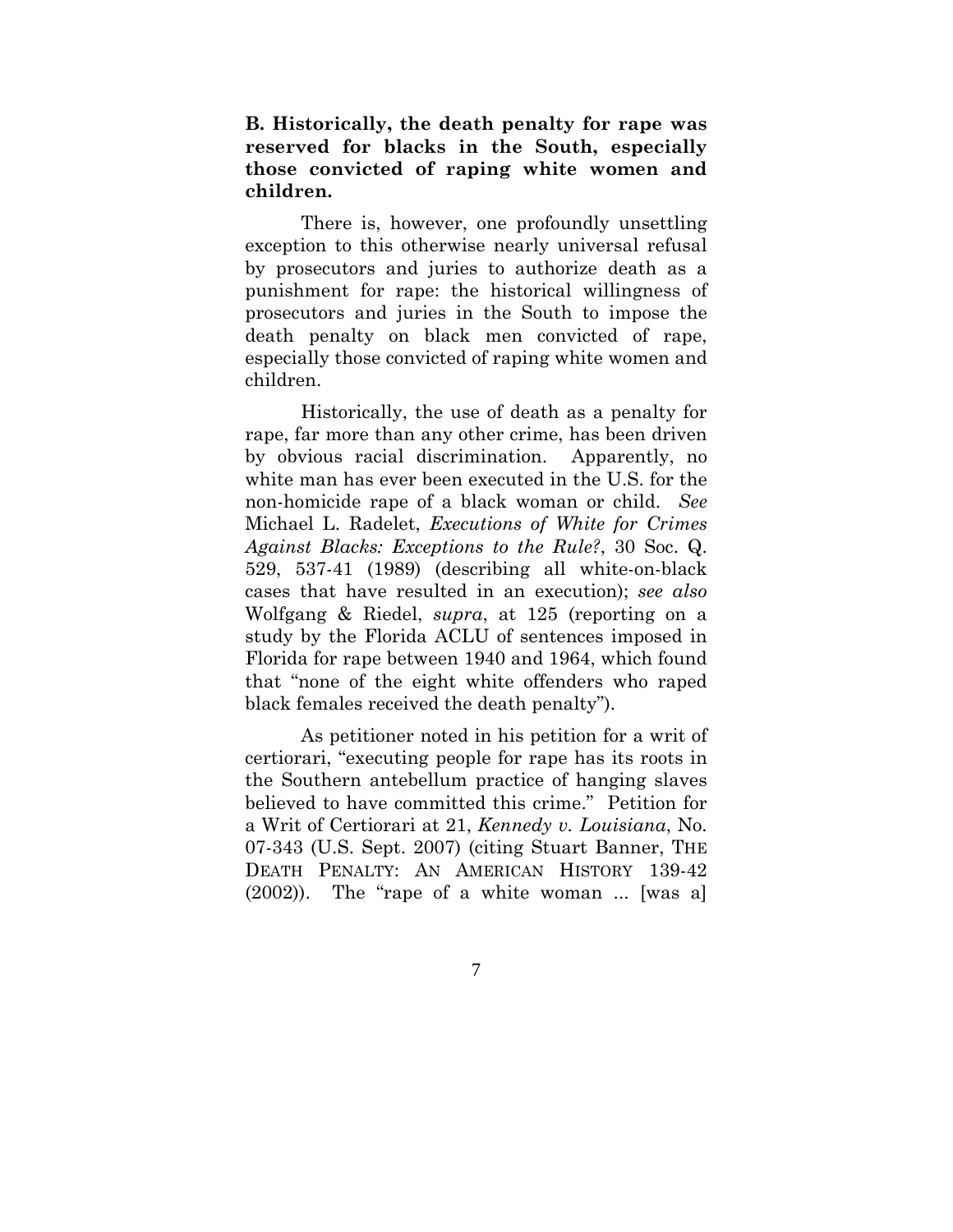capital crime[] in all slaveholding states." John Hope Franklin & Alfred A. Moss., Jr., FROM SLAVERY TO FREEDOM 115 (1988). However, "[n]o white rapists are known to have been hanged in the antebellum South." Banner, *supra*, at 139; *see also* William J. Bowers, LEGAL HOMICIDE: DEATH AS PUNISHMENT IN AMERICA 1864-1982 139-40 (1984); Banner, *supra*, at 140-43 (under the statutes of two states capital punishment was reserved solely for black rapists).

 In much of the antebellum South, even "[a]ttempted rape of a white woman was a capital crime for blacks," although not for whites. Banner, *supra*, at 140-41. Louisiana's legal provisions mandated capital punishment for both the rape and the attempted rape of a white female by a slave. *See* La. Sess. Acts 1857 p. 230 (death penalty mandatory for rape or attempted rape of any white female by a slave); Bill Quigley & Maha Zaki, *The Significance of Race: Legislative Racial Discrimination in Louisiana, 1803-1865*, 24 S.U. L. Rev. 145, 147-53 (1997) (detailing Louisiana's Black Code of 1806, which made the "rape or attempted rape of any white woman or girl" by a slave punishable by death); *see also* Bowers, *supra*, at 139-40 (describing nineteenthcentury "rape statutes that specified punishment according to the race of both offender and victim," and which "underscored restrictions on the kinds of interracial contact that could be tolerated"); Ga. Penal Code of 1816, §§ 33-34.3

 $\overline{a}$ 

<sup>3</sup> In 1816, the Georgia penal code expressly provided that rape committed by a white man would be punished by a term of imprisonment of not more than twenty years, and attempted rape by not more than five years, but that slaves and "free persons of color" were to be put to death for the crimes of rape or attempted rape of a free white female. Ga. Penal Code of

<sup>8</sup>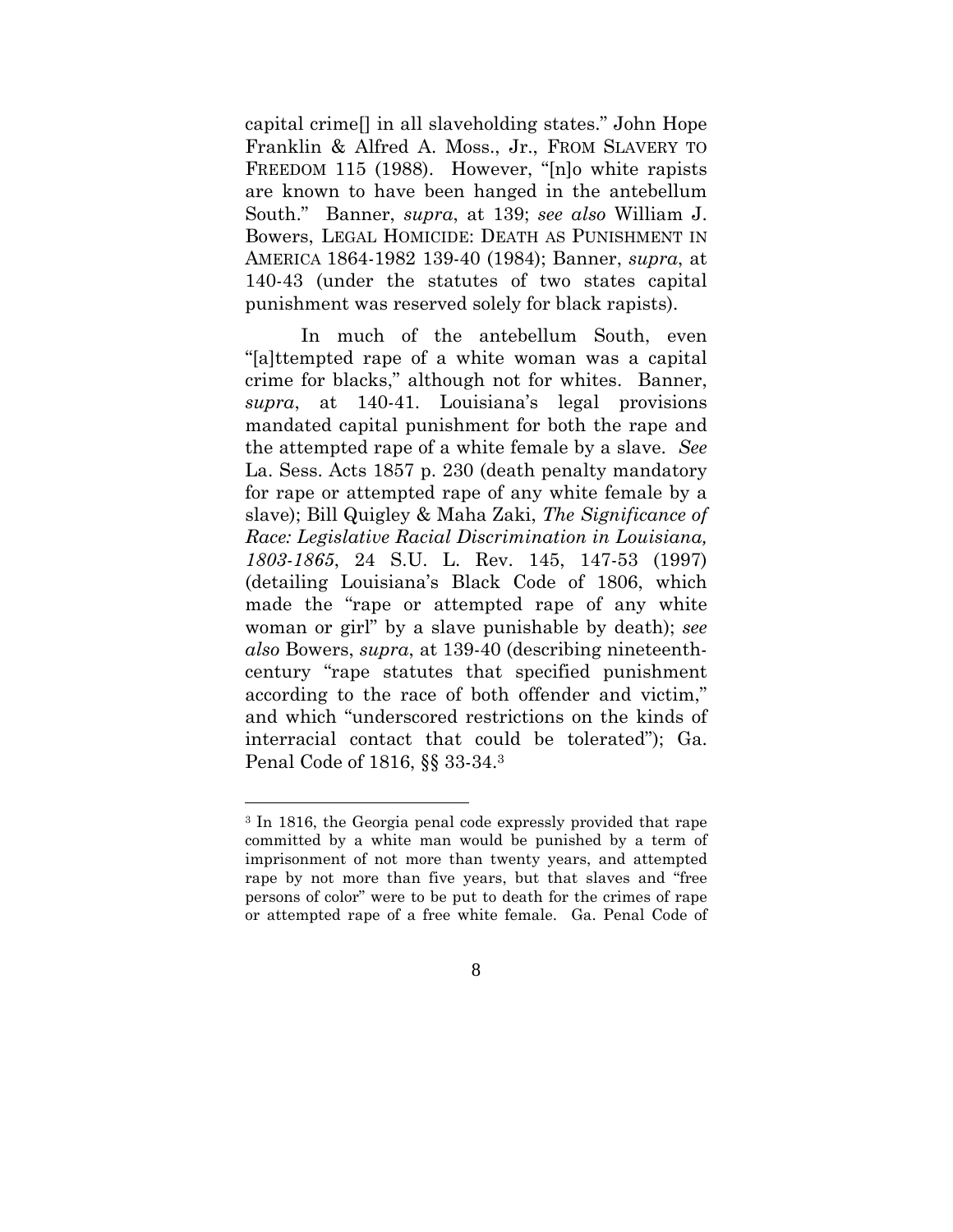A slave woman could not be raped by her master, and her rape by other white men was merely a trespass against her master's property. Susan Brownmiller, AGAINST OUR WILL: MEN, WOMEN, AND RAPE 153-70 (1975) (rape of black female slaves by their masters was not recognized because the women were the masters' property); Franklin & Moss, *supra*, 114 ("The rape of a female slave was regarded as a crime, but only because it involved trespassing."); Stanley Elkins, SLAVERY 59 (1976) (describing slaves as absolute possessions of their masters). "No Louisiana law made rape of a black woman, slave or free, a crime. Rape was specifically limited to white women under the state's law." Judith Kelleher Schafer, SLAVERY, THE CIVIL WAR, AND THE SUPREME COURT OF LOUISIANA 85-87 (1994).

 With the end of the Civil War and emancipation came an appalling increase in the lynching of blacks, "a form of unofficial capital punishment, adjudication of guilt and execution by groups lacking the formal authority for either." Banner, *supra,* at 229; *see also* Franklin & Moss, *supra*, at 312-13 (describing the rise of the Klu Klux Klan, which "stimulated the lawlessness and violence

 $\overline{a}$ 

<sup>1816, §§ 33-34;</sup> Ga. Acts of 1816 No. 508 § 1, Lamar, Compilation of the Laws of Georgia, 571, 804 (1821). At the end of the century, the Georgia Supreme Court explained that race might properly be considered "to rebut any presumption that might otherwise arise in favor of the accused that his intention was to obtain the consent of the female upon failure of which he would abandon his purpose to have sexual intercourse with her." *Dorsey v. State*, 108 Ga. 477, 480, 34 S.E. 135, 136, 137 (1899). Soon thereafter, the court ruled that no *Dorsey* charge was necessary when both persons were "of color, and there was no evidence as to difference in their social standing." *Washington v. State*, 138 Ga. 370, 370, 75 S.E. 253, 253 (1912).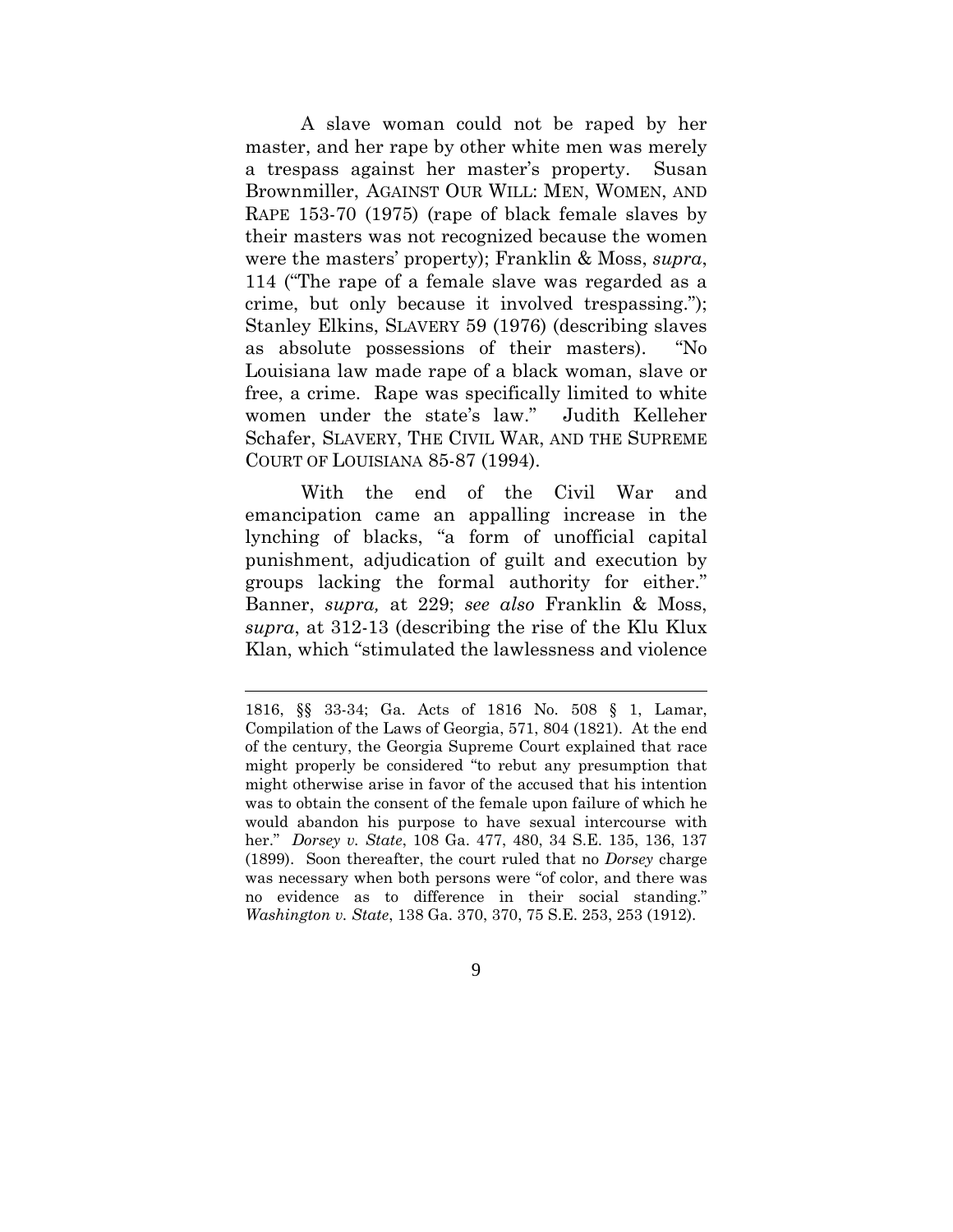that characterized the postwar period in the United States"). Studies have estimated that between 1880 and 1950 nearly 5,000 people were lynched, which means that "nearly six people were lynched every month for seventy years." Jeffrey J. Pokorak, *Rape as a Badge of Slavery: The Legal History of, and Remedies for, Prosecutorial Race-of-Victim Charging Disparities*, 7 Nev. L.J. 1, 23-24 (2007). Threequarters were black. *Id*. The racial biases found in slavery-era rape laws continued during this period as "[t]he most common public reason for lynching was that White women needed to be protected from Black rapists and attempted rapists." *Id.*

 Even as the frequency of lynching decreased in the early 20th century, the scourge of racial bias continued unabated. Between 1930 and 1972, 455 people were executed for rape; 405, or 89.1 percent, were black. U.S. Dep't of Justice, Bureau of Prisons, National Prisoner Statistics, Bulletin No. 45, *Capital Punishment 1930-1968* (1969). Moreover, 443 of the 455 were executed in former Confederate states. Marquart, et al., *supra*, at 39.4

 In Alabama, Arkansas, Florida, Georgia, Louisiana, South Carolina, and Tennessee between 1945 and 1965, "among the 823 blacks convicted of rape, 110, or 13 percent, were sentenced to death; among the 442 whites convicted of rape, only 9, or 2 percent, were sentenced to death." Wolfgang & Riedel, *supra*, at 129; *see also* Deborah Denno, *Getting to Death: Are Executions Constitutional?*, 82 Iowa L. Rev. 319, 365 n.278 (January 1997). "In

1

<sup>4</sup> *All* of the executions took place in southern or border states or the District of Columbia. U.S. Dep't of Justice, Bureau of Prisons, National Prisoner Statistics, Bulletin No. 45, *Capital Punishment 1930-1968* (1969).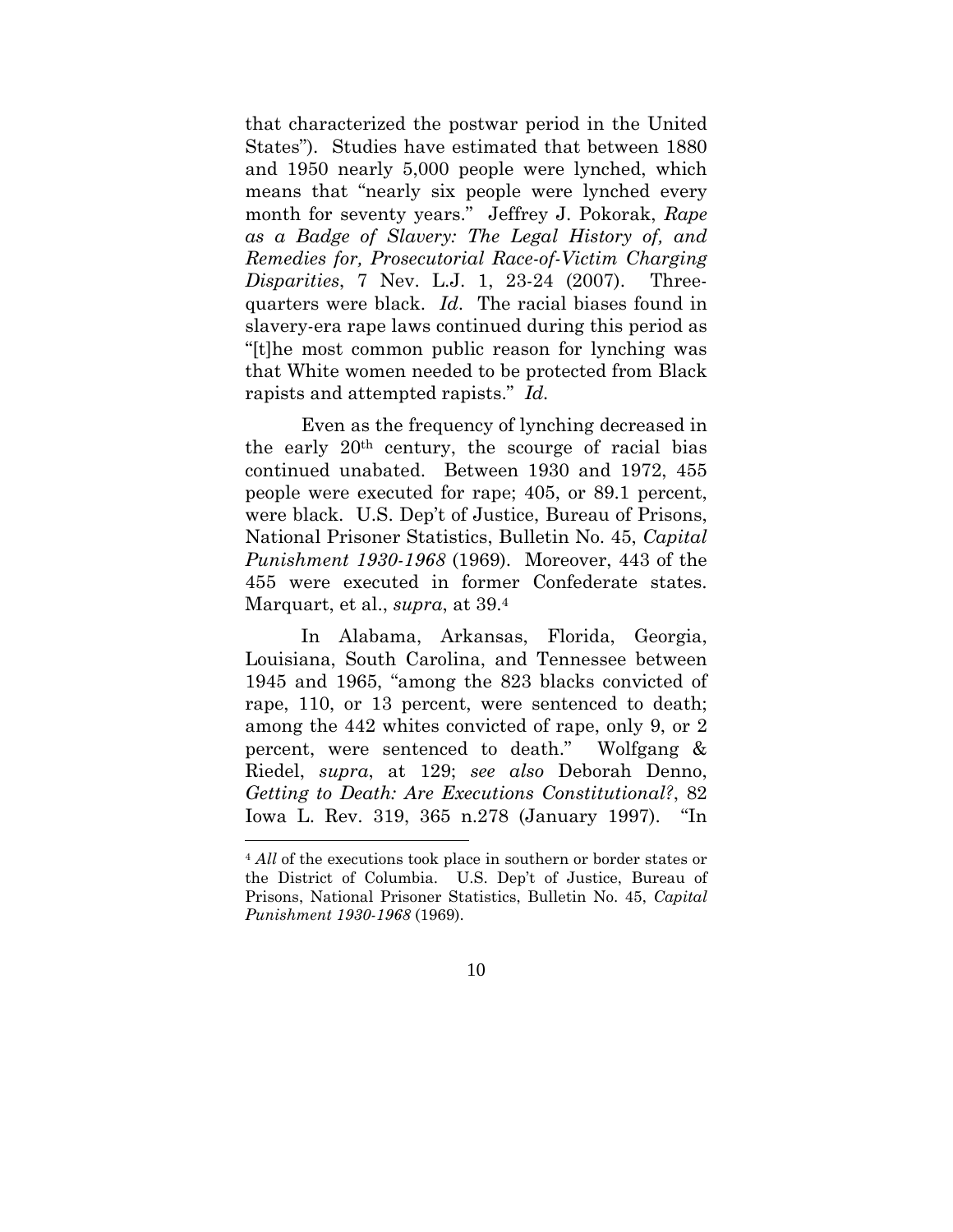Louisiana, Mississippi, Oklahoma, Virginia, West Virginia, and the District of Columbia not a single white man was executed for rape over the forty-twoyear period from 1930 to 1972. Together, these jurisdictions executed 66 blacks. Arkansas, Delaware, Florida, Kentucky, and Missouri each executed 1 white man for rape since 1930, but together they have executed 71 blacks." Wolfgang & Riedel, *supra*, at 125-26.

 Louisiana has executed only fourteen defendants for rape since 1941, and all fourteen were black. Burk Foster, *Struck by Lightning: Louisiana's Electrocutions for Rape in the Forties and Fifties*, available at http://www.burkfoster.com/ StruckbyLightning.htm., tbl. 1. All fourteen raped whites save one -- a serial rapist of black women. *Id*. Since 1941, Louisiana has executed only one defendant for raping a child under twelve; the defendant was black and the child was white. *Id*.

 These stark figures lead inexorably to the conclusion that "racial differentials are most clear among death sentences for rape." Wolfgang & Riedel, *supra*, at 125; Robert J. Hunter, et al., *The Death Sentencing of Rapists in Pre-Furman Texas (1942-1971): The Racial Dimension*, 20 Am. J. Crim. L. 313, 326 (1993) ("[C]omparison of [term-sentenced and death-sentenced offenders] confirms that a substantial difference exists in the sentencing of rapists based on race.").

 In the 20th century, as before, capital punishment for rape was generally reserved for black defendants whose victims were white. A comprehensive study of the death penalty for rape in the South, including in Louisiana, from 1945 to 1965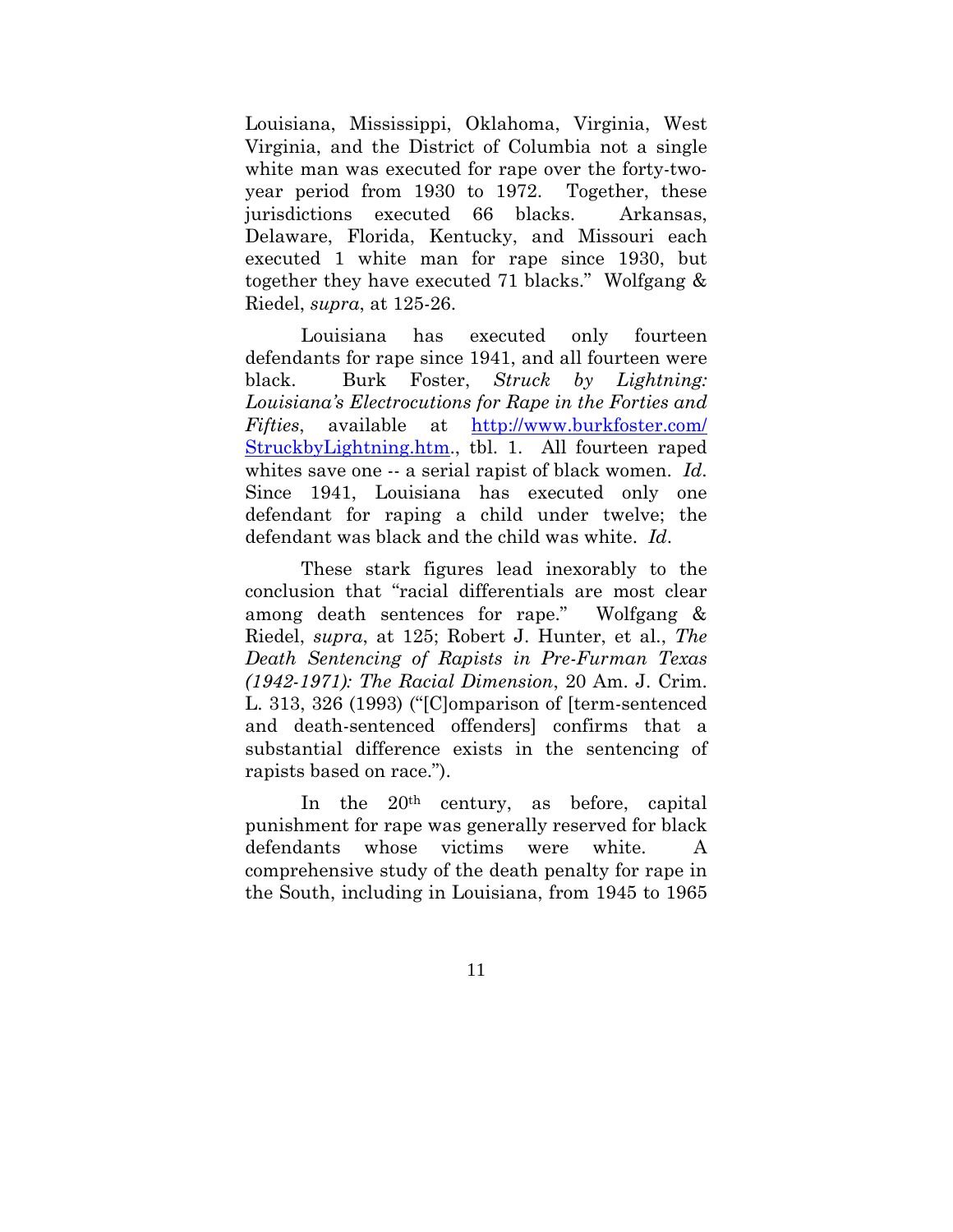found that "black defendants whose victims were white were sentenced to death approximately eighteen times more frequently than defendants in any other racial combination of defendant and victim." Wolfgang & Riedel, *supra*, at 126-33.

A study of all of the executions for rape carried out in Texas between 1924 and 1972 concluded:

> The majority of [death-sentenced rapists] were uneducated, young African-American males without lengthy records of property or violent crime convictions. Most had no prior prison record. …

> The victims of 95 percent of the deathsentenced offenders were Anglo women, compared with 62 percent among the prisonsentenced cases. Even more dramatically, when a black offender was convicted of raping a white woman, *he was virtually assured of a death sentence.*

Marquart, et al., *supra*, at 64-65 (emphasis added). When the authors compared Texas inmates sentenced to death for rape with those sentenced to prison between 1942 and 1971, they found that "[w]hen males from an African-American background raped an Anglo female, the case was approximately thirty-five times more likely to result in capital punishment than a prison sentence." *Id.* at 56; *see also* Hunter, et al., *supra*, at 337 ("[B]lacks who raped whites stood the greatest chance of being sentenced to death.... This variation under any circumstance is extreme, and disparity based on the race of the victim was explicit.").

 The Texas study also found that, in the state's rape cases that resulted in a death sentence between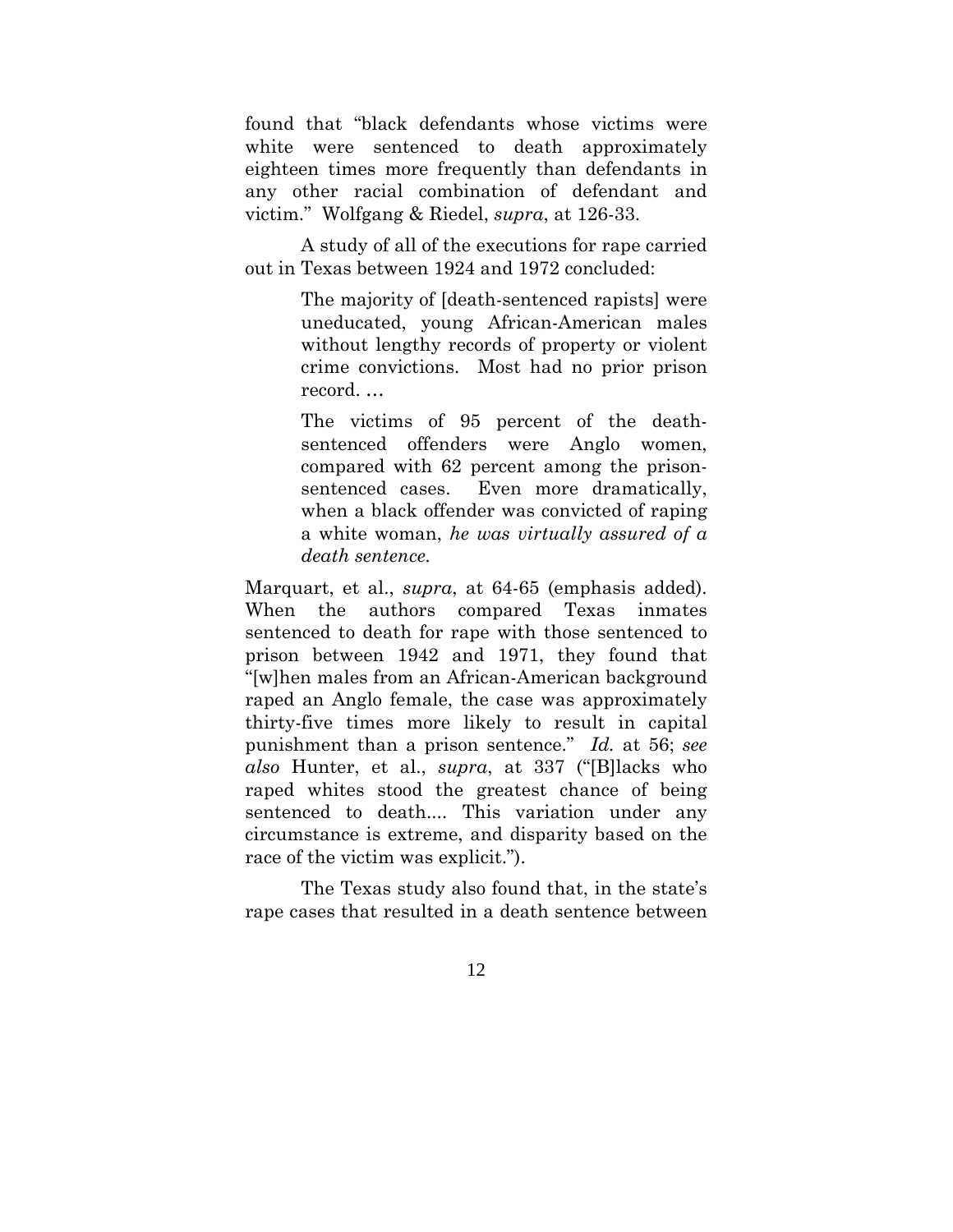1924 and 1972, 95.6% of the victims were white, 2.6% were black, and 1.8% Hispanic. Marquart, et al., *supra*, at 47-48, tbl. 3.3.5 The study determined that during the same time period "[i]n only one case did the rape of a black female result in a death sentence and actual execution. Roscoe Gibson…, a black male, was sentenced to death in June 1962 for raping a nine-year-old black girl in Houston. He was executed on October 6, 1962." *Id*., at 58.

 In their study, Wolfgang and Riedel considered "[o]ver two dozen possibly aggravating nonracial variables," including the age of the victim(s), that might have accounted for the vastly divergent sentences received by black and white defendants. *Id.* at 132. The authors concluded that none of the variables accounted for the racial discrimination:

> It cannot be said that blacks are more frequently sentenced to death because they have a longer prior criminal record than whites, because they used more force on the victim, because they entered premises without authorization, because they used a weapon or threatened the victim with a weapon, because they had an accomplice in the commission of the rape, because they impregnated the victim,

 $\overline{a}$ 



<sup>5</sup> These figures are all the more startling because "the percentage of interracial rape is a remarkably small fraction of all rapes in our society...." Katharine K. Baker, *Once a Rapist? Motivational Evidence and Relevancy in Rape Law,* 110 Harv. L. Rev. 563, 594-95 (1997). Nearly seventy percent of victims of child rape are abused by parental figures, family members, daycare providers, or a friend or neighbor. *See* U.S. Department of Health & Human Services, *Child Maltreatment 2005*, at 59 tbl. 3-17 (2007).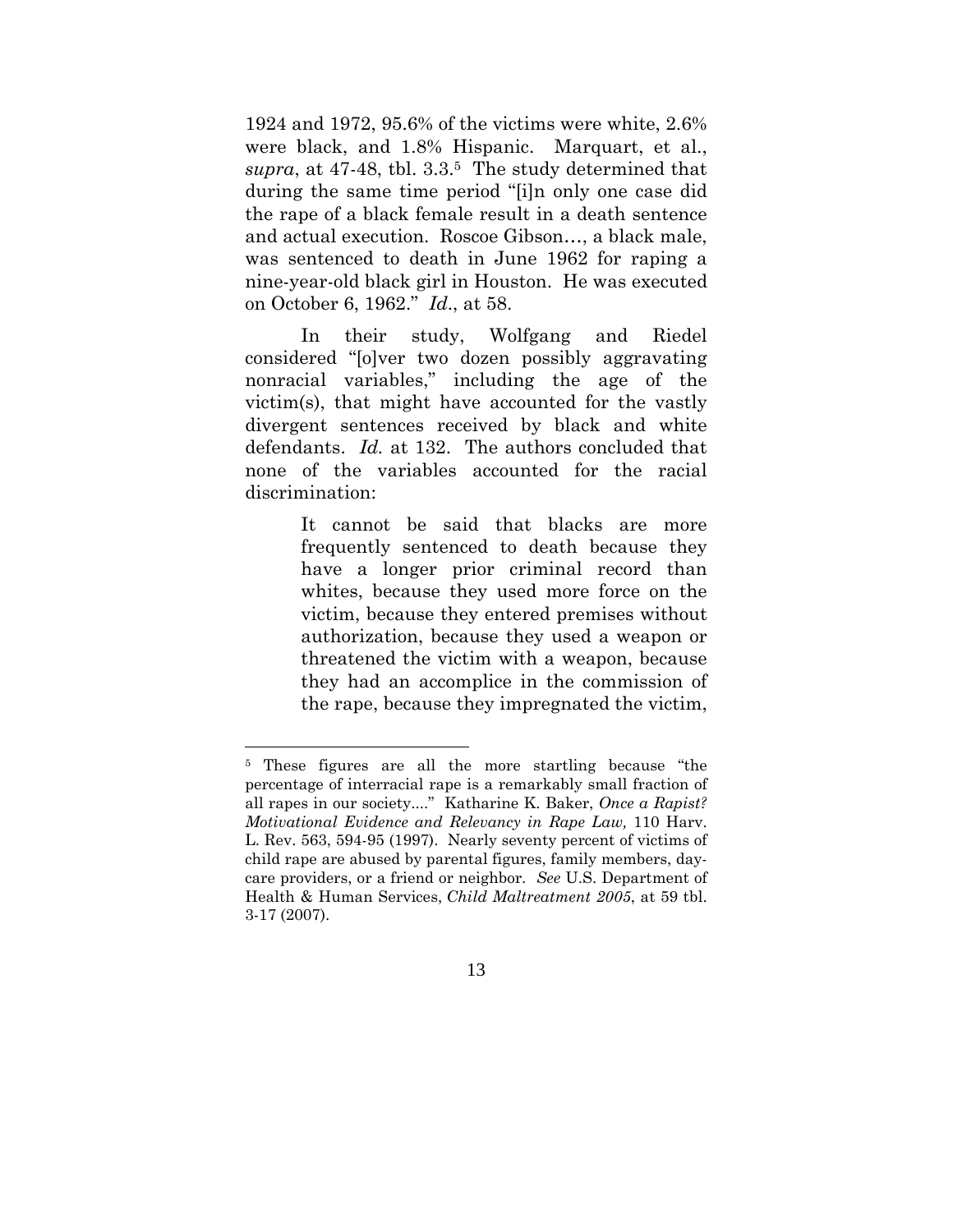*because they more frequently attacked persons under age sixteen*, and so forth. All the nonracial factors in each of the states analyzed "wash out," that is, they have no bearing on the imposition of the death penalty in disproportionate numbers upon blacks. *The only variable of statistical significance that remains is race.*

*Id.* at 132-33 (emphasis added); *see also* Hunter, et al., *supra*, at 333 ("[T]he youth of the victim did not appear to be an extra-legal factor that influenced the sentencing decision.").

 Thus, the contemporary evidence and the historical evidence demonstrate that prosecutors and juries have been, and remain, singularly unwilling to authorize the execution of rapists, including child rapists. The only exception has arisen from the historical scourge of racial animus. This animus, particularly in light of the stark racial biases and tensions which, as described below, continue to affect Louisiana and other parts of the nation, is one of many compelling reasons for this Court to refuse to countenance the use of the death penalty for rapists, including child rapists.

### **C**. **Stark racial biases and tensions continue to affect Louisiana and other parts of the nation.**

 Contemporary evidence of persistent racial biases and tensions in Louisiana and elsewhere in the nation, including in the criminal justice system, raises the unacceptable possibility that the historical pattern of reserving the death penalty primarily for black-on-white rape will return if this Court declines to declare capital punishment unconstitutional for all rapists, including child rapists.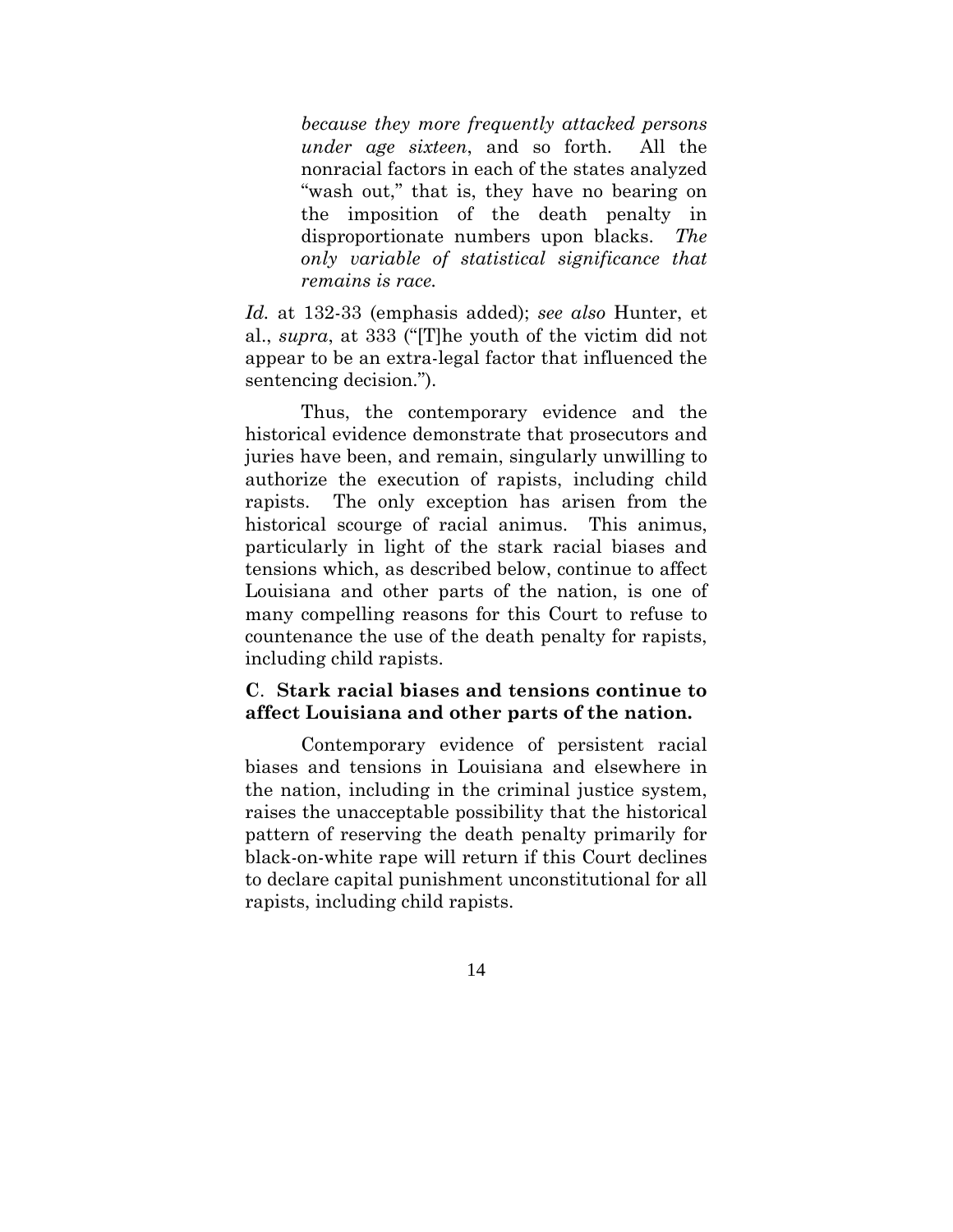Race still matters in American society. *See Parents Involved in Community Schools v. Seattle School District No. 1*, \_\_ U.S. \_\_, 127 S.Ct. 2738, 2788, 2791 (2007) (Kennedy, J., concurring) ("The enduring hope is that race should not matter; the reality is that too often it does"; noting that "our [nation's] highest aspirations" with regard to race relations "are yet unfulfilled"); *id.* at 2800, 2833, 2837 (Breyer, J., dissenting) (highlighting nation's "serious problems of increasing de facto segregation, troubled inner city schooling, and poverty correlated with race"). *Cf. id.* at 2738, 2768 (Thomas, J., concurring) (disparate treatment by government based on race "is precisely the sort of government action that pits the races against one another, exacerbates racial tension, and 'provoke[s] resentment among those who believe that they have been wronged by the government's use of race'") (quoting *Adarand Constructors Inc., v. Peña*, 515 U.S. 200, 241 (1995) (Thomas, J., concurring in part and concurring in the judgment)).

 One arena that continues to experience racial bias and racial disproportionality is the criminal justice system, where racial discrimination persists in jury selection, the exercise of prosecutorial discretion, and sentencing.

 The criminal justice system continues to discriminate against both black defendants convicted of rape and black rape victims. Black defendants are subjected to a disproportionate number of wrongful convictions for rape. *See* Brandon L. Garrett, *Judging Innocence*, 108 Colum. L. Rev. 55, 66-67 (2008) ("Many more exonerees were minorities (71%) than is typical even among average populations of rape and murder convicts. Most strikingly, 73% of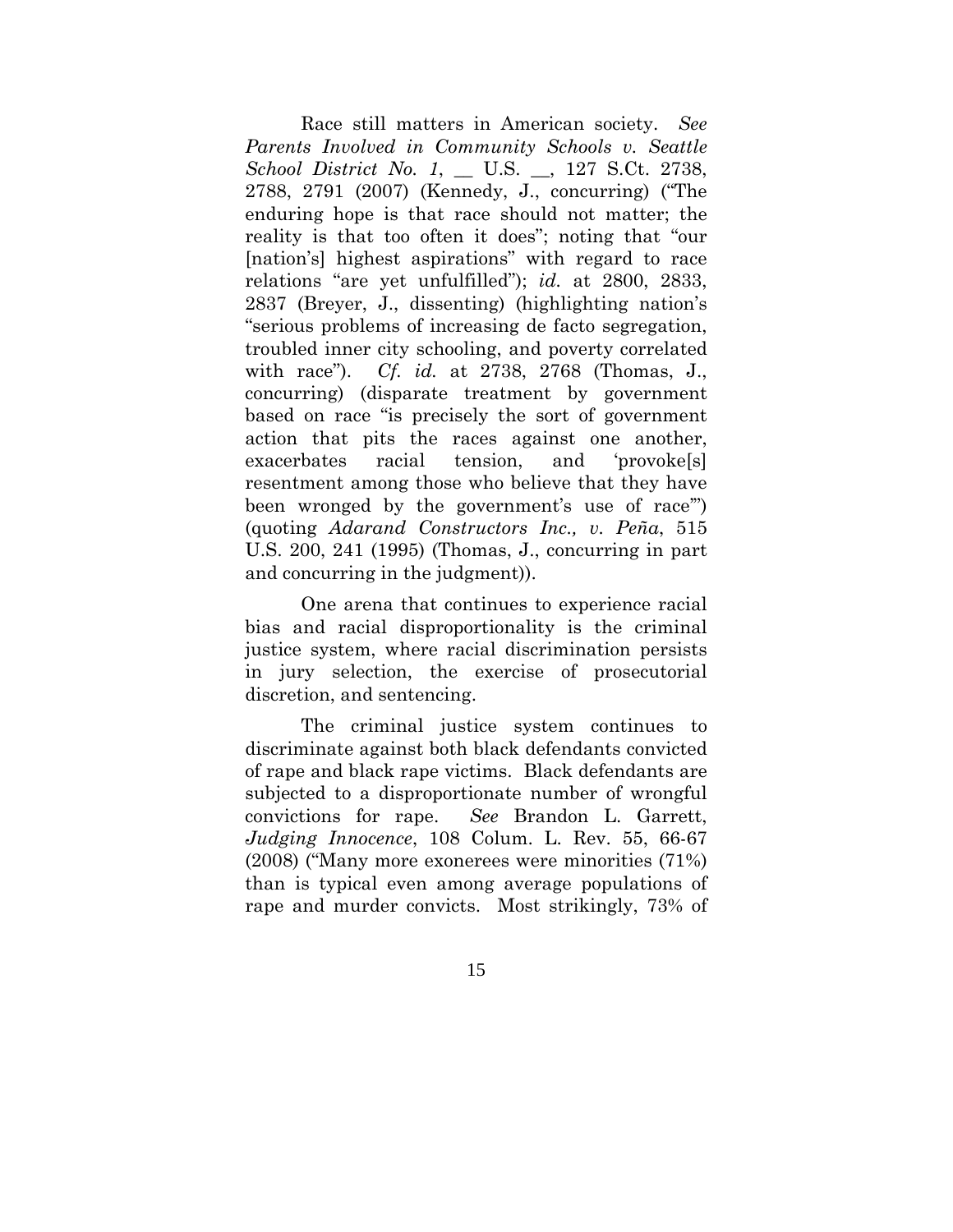innocent rape convicts were Black or Hispanic, while one study indicates that only approximately 37% of all rape convicts are minorities." (footnotes omitted)).

 Moreover, "black men are punished far more harshly than their white counterparts who are convicted of rape." Katharine K. Baker, *Once a Rapist? Motivational Evidence and Relevancy in Rape Law*, 110 Harv. L. Rev. 563, 586, n.126 (1997) (citations omitted); *see also id*. at 594 ("[B]lack men still receive more severe penalties for rape. One study in Dallas found that the median sentence for a black man who raped a white woman was nineteen years, whereas a white man who raped a black woman received a ten-year sentence. Black men who rape white women receive much greater penalties than do other men who rape white women." (citations omitted)).

 "The legal system also clearly discriminates against black women.... Today, men of all races who are convicted of raping black women are sentenced less severely than men convicted of raping white women." *Id*. at 594-95. As one commentator concludes:

> The disparate treatment of the black rapist and the legal indifference to black women victims helps solidify a belief that rape is only heinous if a black man rapes a white woman.

### *Id*. at 594-95.

 $\overline{a}$ 

 Additionally, racial discrimination at the critical stage of jury selection $6$  remains a widespread

<sup>6</sup> This Court has often recognized the harm caused by discriminatory jury selection: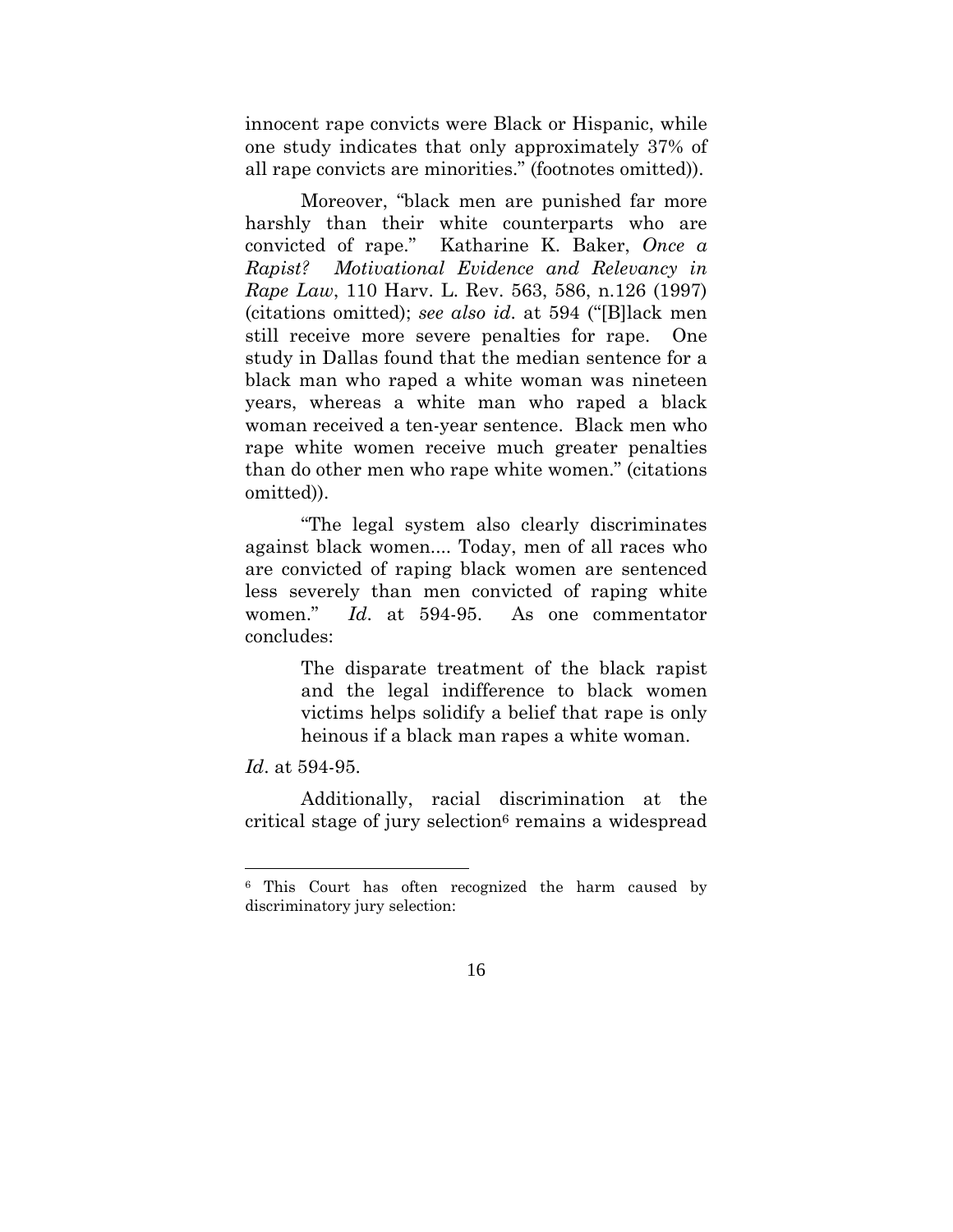problem. *Miller-El v. Dretke*, 545 U.S. at 268-69 (2005) (Breyer, J., concurring). Discriminatory jury selection is the issue in *Snyder v. Louisiana*, No. 06- 10119 (U.S. Dec. 4, 2007) (pending in this Court), a case that arose in Jefferson Parish and came before this Court last fall. An *amicus* brief filed by nine ministers from the parish details the Jefferson Parish District Attorney's Office's "historical record of racial discrimination and animus in capital jury selection," and states that "the frequent use of peremptory challenges to exclude African Americans from criminal jury service has greatly undermined [their] confidence in Jefferson Parish's criminal justice system." Brief of Nine Jefferson Parish Ministers as *Amici* Curiae Supporting Petitioner at 2-3, *Snyder v. Louisiana*, No. 06-10119 (U.S. 2007). The *amicus* brief also decries the racial insensitivities of prosecutors in Jefferson Parish, including a prosecutor who joked about wanting "to seat Nazis on capital juries" and prosecutors who wore ties "depicting a grim reaper and a hangman's

 $\overline{a}$ 

Defendants are harmed, of course, when racial discrimination in jury selection compromises the right of trial by impartial jury, ... but racial minorities are harmed more generally, for prosecutors drawing racial lines in picking juries establish "state-sponsored group stereotypes rooted in, and reflective of, historical prejudice."

*Miller-El v. Dretke*, 545 U.S. 231, 237-38 (2005) (citations omitted). Recently, an issue of racism within a jury arose in Massachusetts, where a judge is considering what effect racist statements made by jurors during deliberations had on the verdict. Hilary Russ, *McCowen Jurors Face Bias Complaints*, Cape Cod Times, Jan. 10, 2008, available at http://www.capecodonline.com/apps/pbcs.dll/article?AID=/20080 110/NEWS/801100336/-1/SPECIAL02.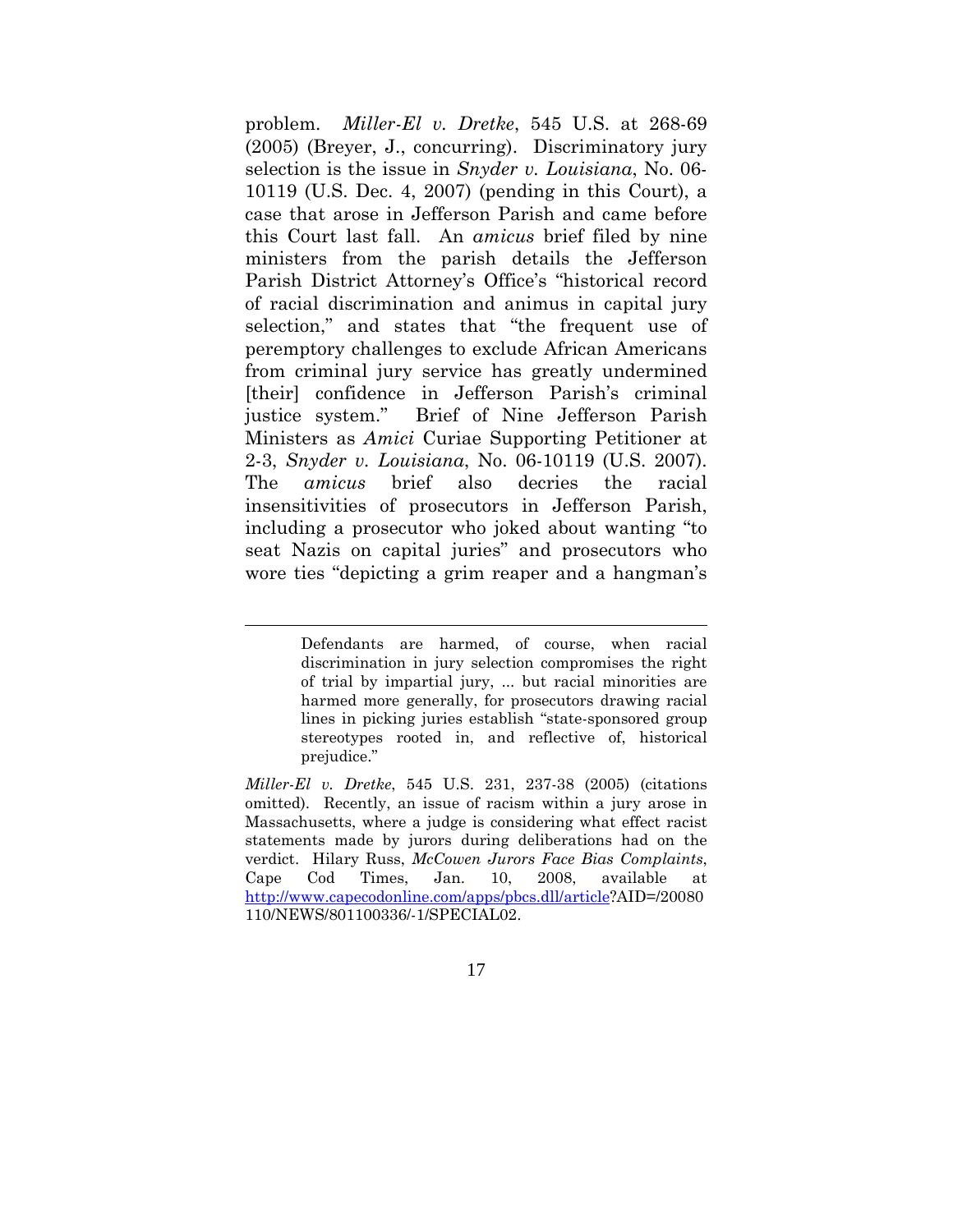noose" during capital trials. *Id.* at 7-14.7 Race clearly remains a significant problem in Louisiana's criminal justice system.

Louisiana is not alone in continuing to experience problems with racial bias in the administration of criminal justice. *Cf. Kimbrough v. U.S*., 128 S.Ct. 558, 568 (2007) (noting Sentencing Commission report that crack/powder sentencing differential "'fosters disrespect for and lack of confidence in the criminal justice system' because of a 'widely-held perception' that it 'promotes unwarranted disparity based on race'" (quoting U. S. Sentencing Commission, *Report to Congress: Cocaine and Federal Sentencing Policy* 103 (May 2002), available at http://www.ussc.gov/r\_congress/02crack/2002cracker pt.pdf)). Indeed, other states that impose the death penalty on child sex offenders experience similar

For example, recent litigation in Texas has uncovered racist emails and jokes sent and received by the Harris County District Attorney Chuck Rosenthal on his government computer.8 Bud

difficulties.

 $\overline{a}$ 

<sup>7</sup> In yet another parish in Louisiana, Terrebonne, a judge in 2004 was suspended from office after he attended a Halloween party "dressed as a prisoner, wearing an orange prison jumpsuit and handcuffs…, as well as a black afro wig" and black facial makeup. *In re Ellender*, 889 So.2d 225, 227 (La. 2004).

<sup>8</sup> Among the emails was "a photograph titled, 'Fatal Overdose,' of a black man lying on a sidewalk amid watermelon peels and Kentucky Fried Chicken containers." Ralph Blumenthal, *New Investigation in Texas E-mail Case,* N.Y Times, January 9, 2008, at A12. Another included a "joke" that "Bill Clinton was like 'having a black man as President' because 'he smoked weed'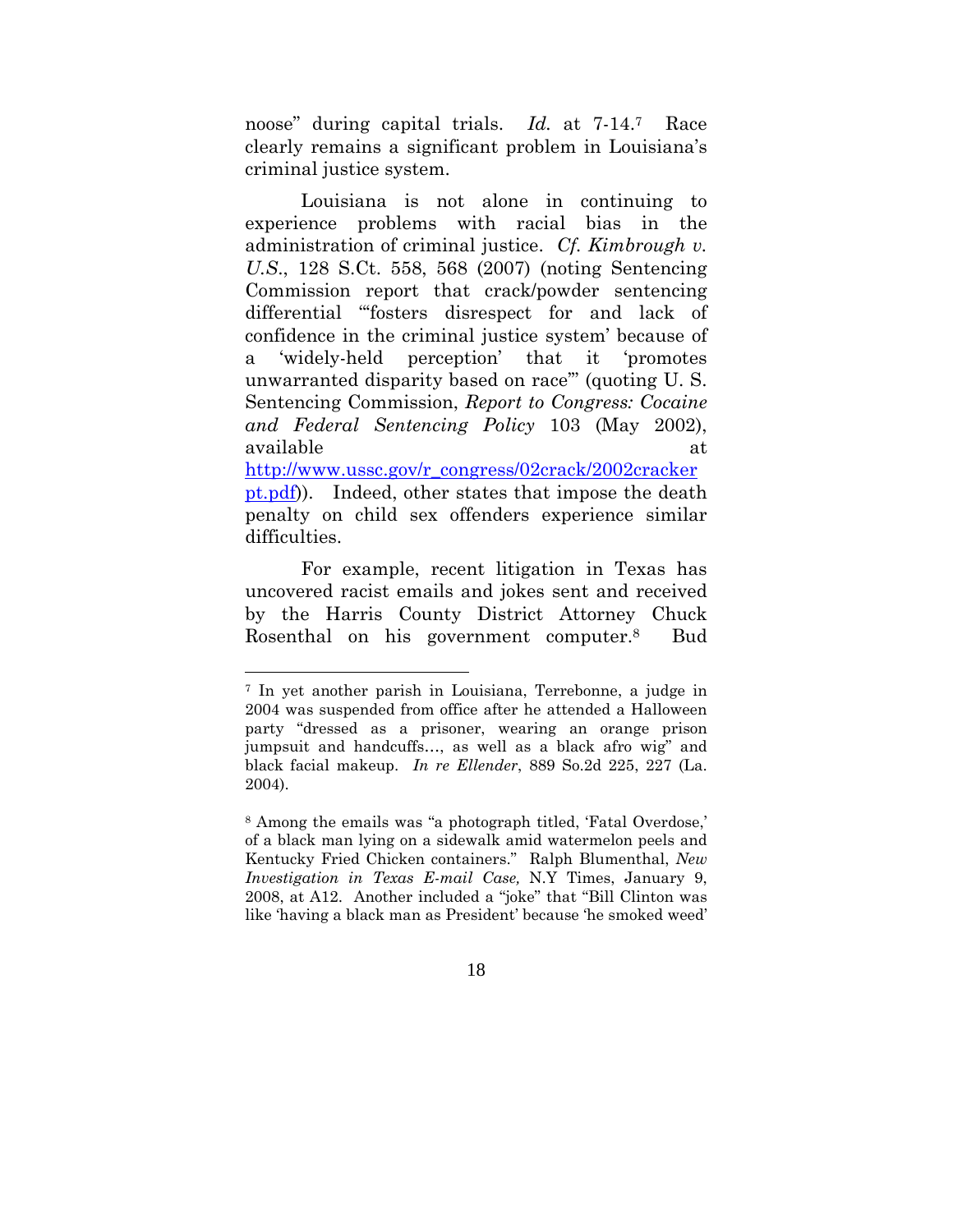Kennedy, *Ghosts From Yesterday's Gaffes Spookier in Writing*, Fort Worth Star-Telegram, Jan. 13, 2008, at B1. As a result, many local African American leaders demanded and obtained the District Attorney's resignation. Ralph Blumenthal, *Prosecutor, Under Fire, Steps Down in Houston¸* N.Y. Times, February 16, 2008; Leslie Casimir, et al., *Black Leaders Urge Rosenthal to Step Down*, Houston Chronicle, Jan. 12, 2008, at A1. Local pastors and a Houston City Councilwoman have suggested that the emails and the District Attorney's attitude reveal latent institutional racism in the DA's office. *Id.* One pastor wondered "[h]ow many black kids have been locked up while they laugh at us?," while another said that "[t]he overpopulation of our jails and prisons is in some cases due to the way [they] were prosecuted…. And [the DA] has a negative attitude toward minorities, which makes it easier to prosecute blacks and Latinos.'" *Id*.

Oklahoma's criminal justice system also experiences racial problems. In 2005, the Oklahoma Criminal Justice Resource Center found that "[s]tatewide, a disproportionate number of black people are prosecuted," with black people "20 percent less likely to receive a community sentence… [,] 40 percent less likely to be diverted to drug court… [,] 30 percent less likely to receive a warning during traffic stops.... [,] 60 percent more likely to be stopped for record checks," and "four times more likely to be searched without consent." Devona Walker, *Oklahomans to Protest Sentences*, The Daily Oklahoman, Sept. 20, 2007.

 $\overline{a}$ 

and 'he gets a check from the government every month.'" Bud Kennedy, *Ghosts From Yesterday's Gaffes Spookier in Writing*, Fort Worth Star-Telegram, Jan. 13, 2008, at B1.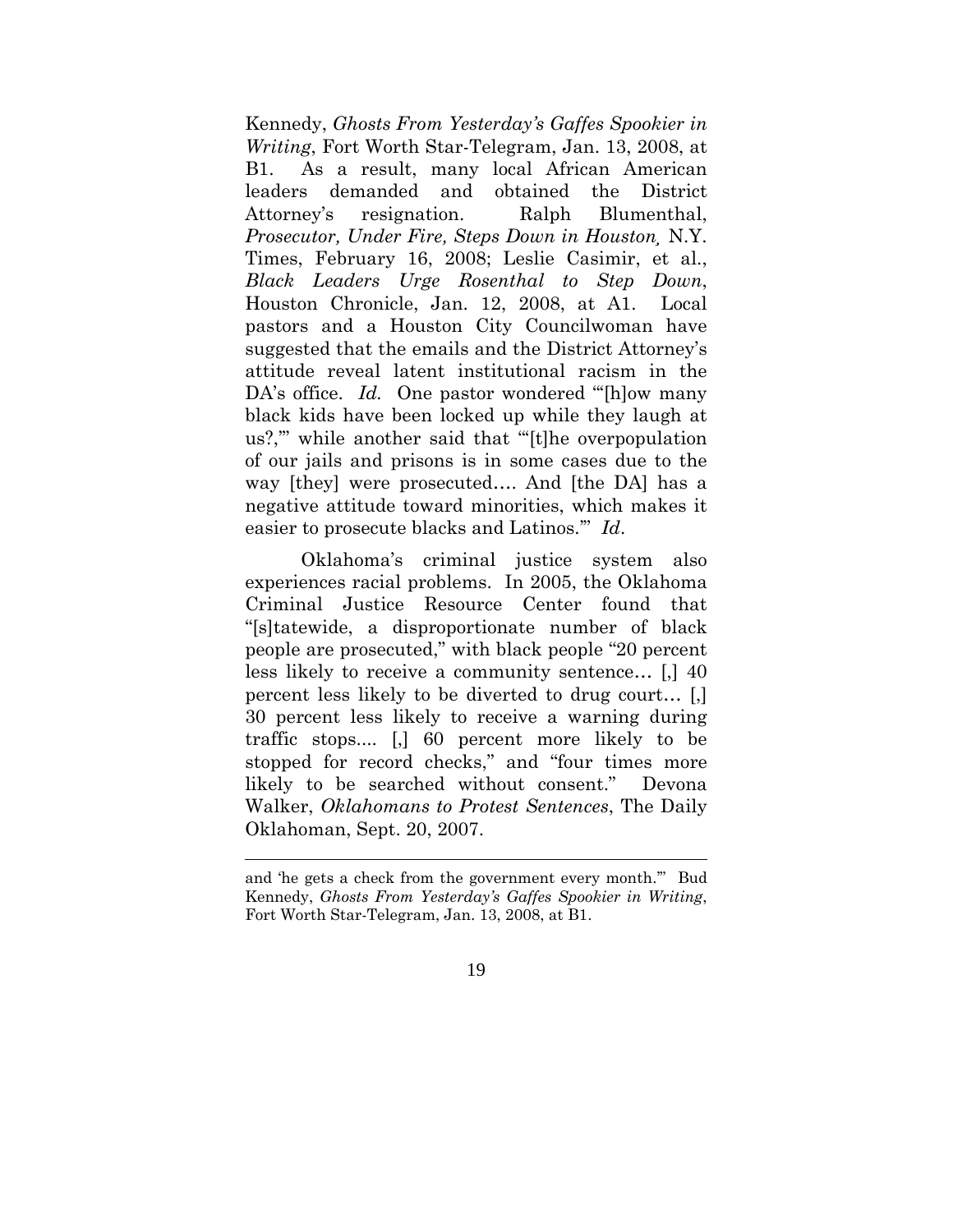In short, racial biases and tensions continue to exist in this nation and its criminal justice system, including Louisiana and the other states that have authorized the death penalty for child rapists. This contemporary racial animus presents a plainly unacceptable risk that the historical pattern of imposing the death penalty primarily for black-onwhite rape will return unless this Court holds that capital punishment is unconstitutional for all rapists, including child rapists.

### **CONCLUSION**

 For the reasons stated herein, the judgment below should be reversed.

Respectfully submitted,

 John Holdridge (Counsel of Record) Christine DeMaso American Civil Liberties Union Foundation 201 W. Main St., Suite 402 Durham, N.C. 27701 (919) 682-5659

 Steven R. Shapiro Dennis D. Parker American Civil Liberties Union Foundation 125 Broad Street New York, N.Y. 10004 (212) 549-2500